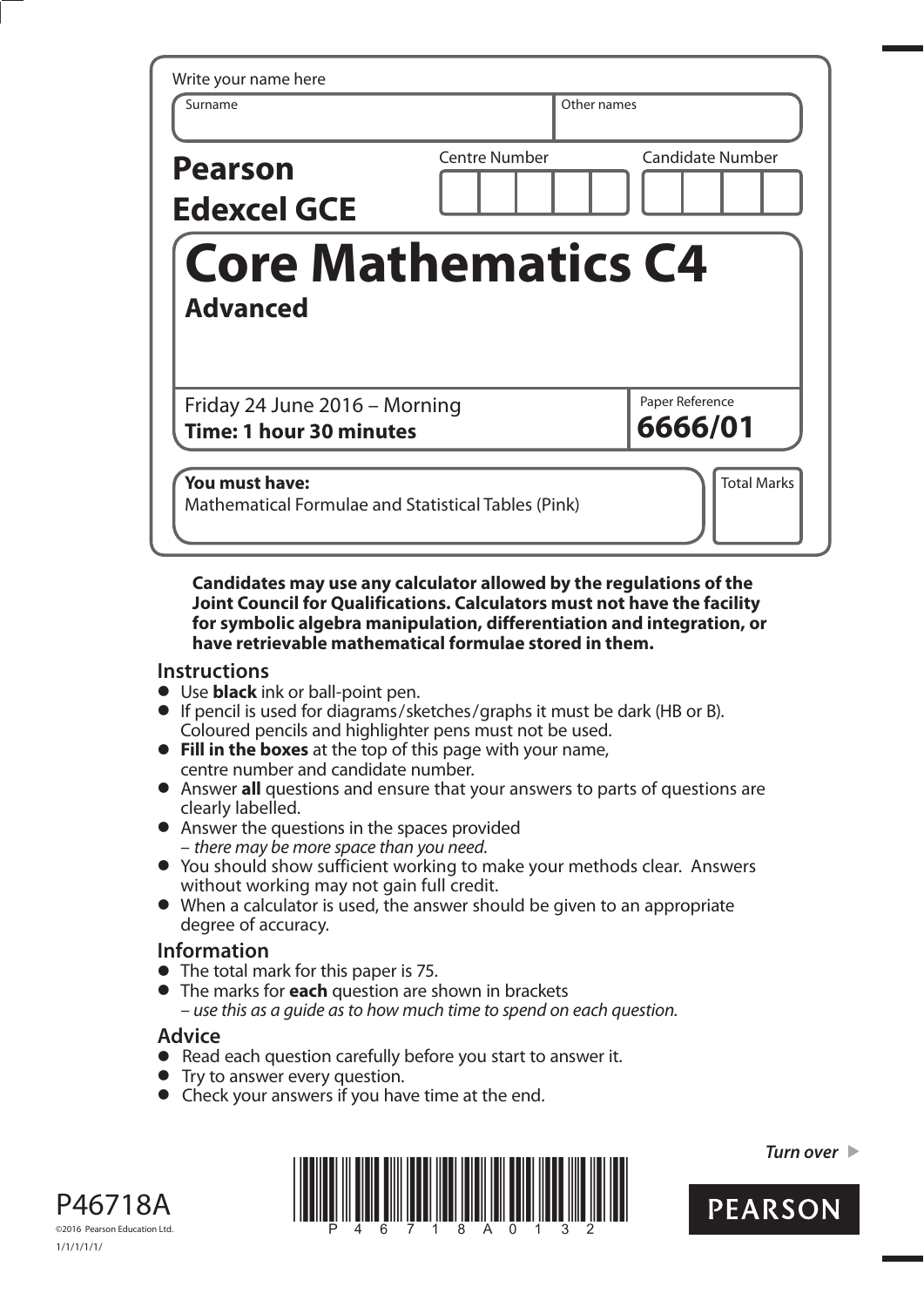|            |                                                                                                                                   | Leave<br>blank |
|------------|-----------------------------------------------------------------------------------------------------------------------------------|----------------|
| 1.         | Use the binomial series to find the expansion of                                                                                  |                |
|            | $\frac{1}{(2+5x)^3}$ , $ x  < \frac{2}{5}$                                                                                        |                |
|            | in ascending powers of $x$ , up to and including the term in $x^3$ .<br>Give each coefficient as a fraction in its simplest form. |                |
|            | (6)                                                                                                                               |                |
|            |                                                                                                                                   |                |
|            |                                                                                                                                   |                |
|            |                                                                                                                                   |                |
|            |                                                                                                                                   |                |
|            |                                                                                                                                   |                |
|            |                                                                                                                                   |                |
|            |                                                                                                                                   |                |
|            |                                                                                                                                   |                |
|            |                                                                                                                                   |                |
|            |                                                                                                                                   |                |
|            |                                                                                                                                   |                |
|            |                                                                                                                                   |                |
|            |                                                                                                                                   |                |
|            |                                                                                                                                   |                |
|            |                                                                                                                                   |                |
|            |                                                                                                                                   |                |
|            |                                                                                                                                   |                |
|            |                                                                                                                                   |                |
|            |                                                                                                                                   |                |
|            |                                                                                                                                   |                |
|            |                                                                                                                                   |                |
|            |                                                                                                                                   |                |
|            |                                                                                                                                   |                |
| $\sqrt{2}$ |                                                                                                                                   |                |
|            | IIII<br>WWW<br>║║║<br>P<br>8<br>0<br>$\overline{2}$<br>3<br>2<br>1                                                                |                |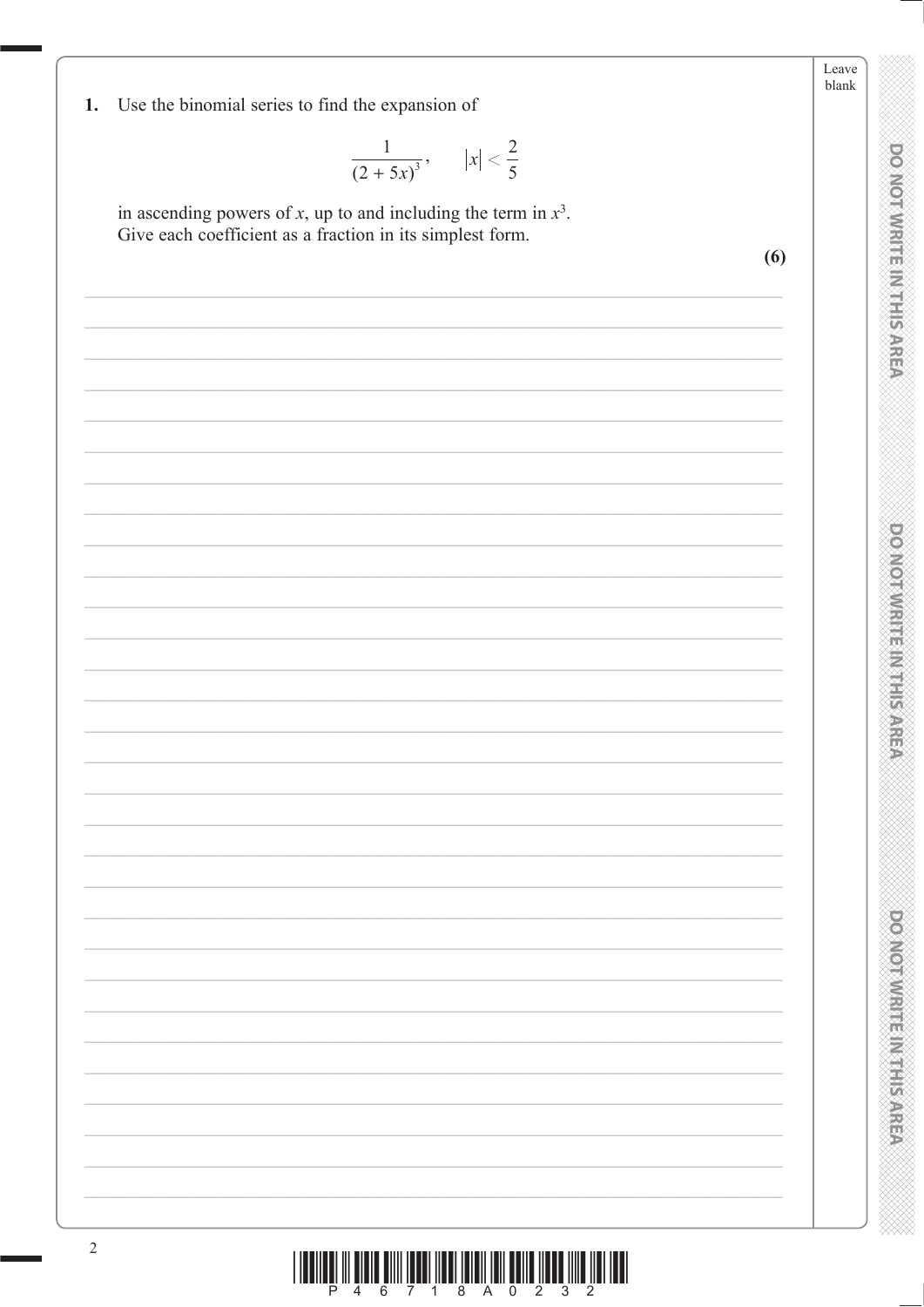| Q1 |
|----|

**DOMOTIVRITEINTHISAREA** 

**DO NOT WRITE INTHIS AREA**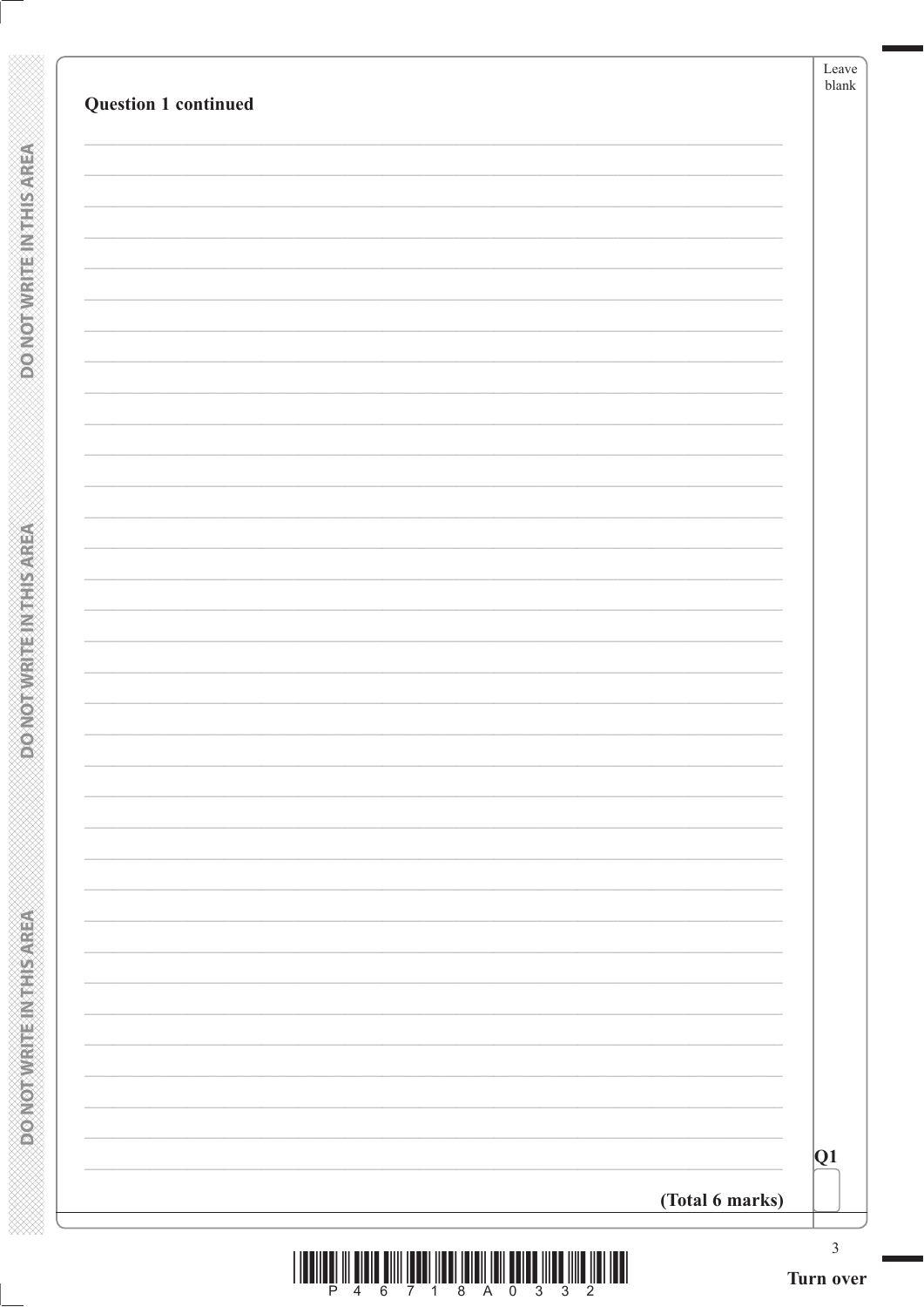

Figure 1 shows a sketch of part of the curve with equation  $y = x^2 \ln x$ ,  $x \ge 1$ 

The finite region *R*, shown shaded in Figure 1, is bounded by the curve, the *x*-axis and the line  $x = 2$ 

The table below shows corresponding values of *x* and *y* for  $y = x^2 \ln x$ 

| $\sim$<br>$\lambda$ | $\sim$<br>. . <u>.</u> | 1.4 | 1.0    | 1.0    |        |
|---------------------|------------------------|-----|--------|--------|--------|
| ۰,                  | 0.2625                 |     | 1.2032 | 1.9044 | 2.7726 |

(a) Complete the table above, giving the missing value of *y* to 4 decimal places.

 **(1)**

**DO NOT WRITE IN THIS AREA DO NOT WRITE IN THIS AREA DO NOT WRITE IN THIS AREA DO NOT WRITE IN THIS AREA DO NOT WRITE IN THIS AREA DO NOT WRITE IN THIS AREA DO NOT WRITE IN THIS AREA DO NOT WRITE IN THIS AREA DO NOT WRITE** 

DO NOT WRITE IN THIS AREA

DOMOTIVIRITE IN IT IS AREA

**DO NOTWRITE IN THIS AREA** 

Leave blank

 (b) Use the trapezium rule with all the values of *y* in the completed table to obtain an estimate for the area of *R*, giving your answer to 3 decimal places.

 **(3)**

(c) Use integration to find the exact value for the area of *R*.

**(5)**



**2.**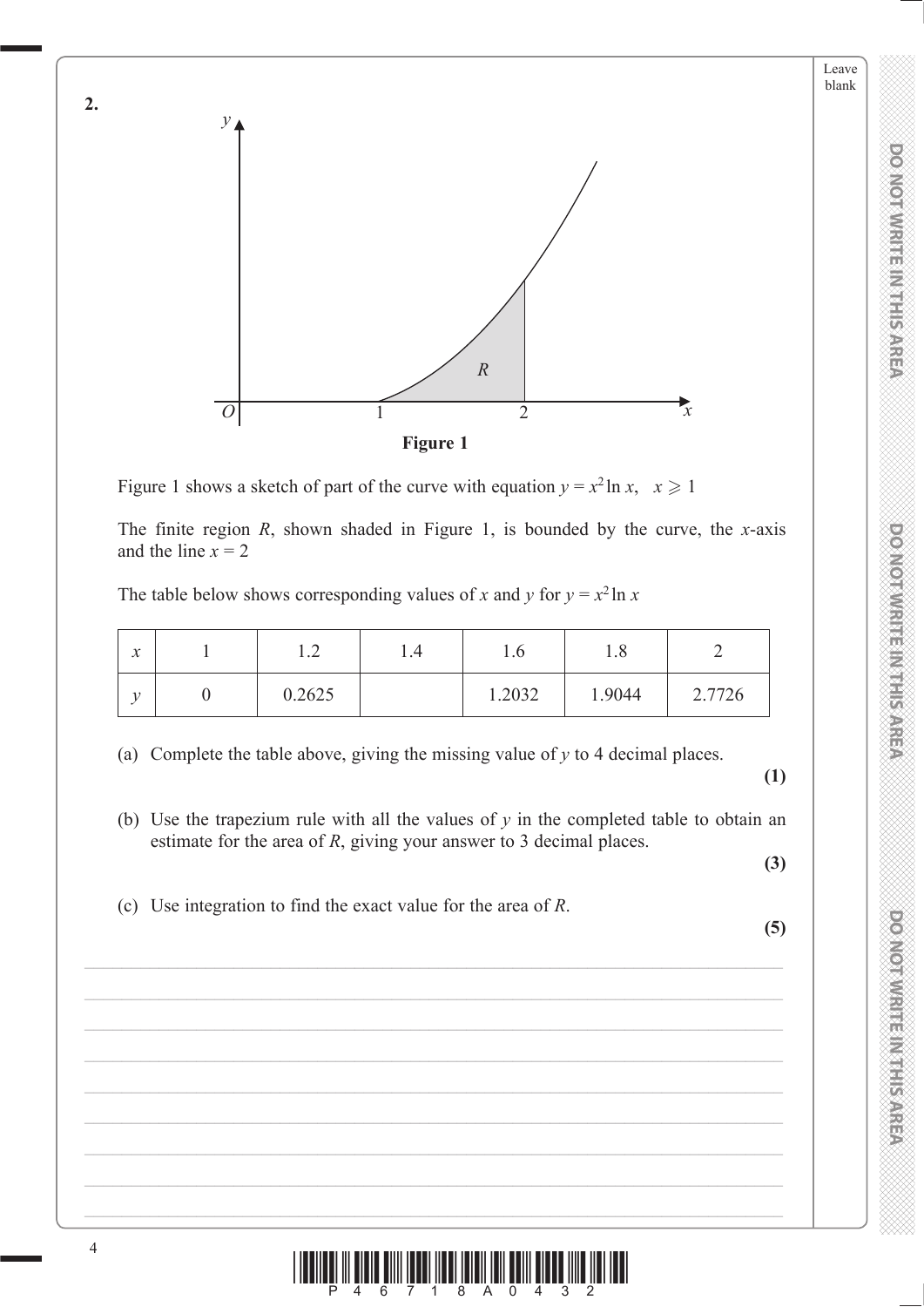| <b>Question 2 continued</b> |  |
|-----------------------------|--|
|                             |  |
|                             |  |
|                             |  |
|                             |  |
|                             |  |
|                             |  |
|                             |  |
|                             |  |
|                             |  |
|                             |  |
|                             |  |
|                             |  |
|                             |  |
|                             |  |
|                             |  |
|                             |  |
|                             |  |
|                             |  |
|                             |  |
|                             |  |
|                             |  |

**DONOT WRITEIN THIS AREA** 

**DONOTWRITE INTHISAREA**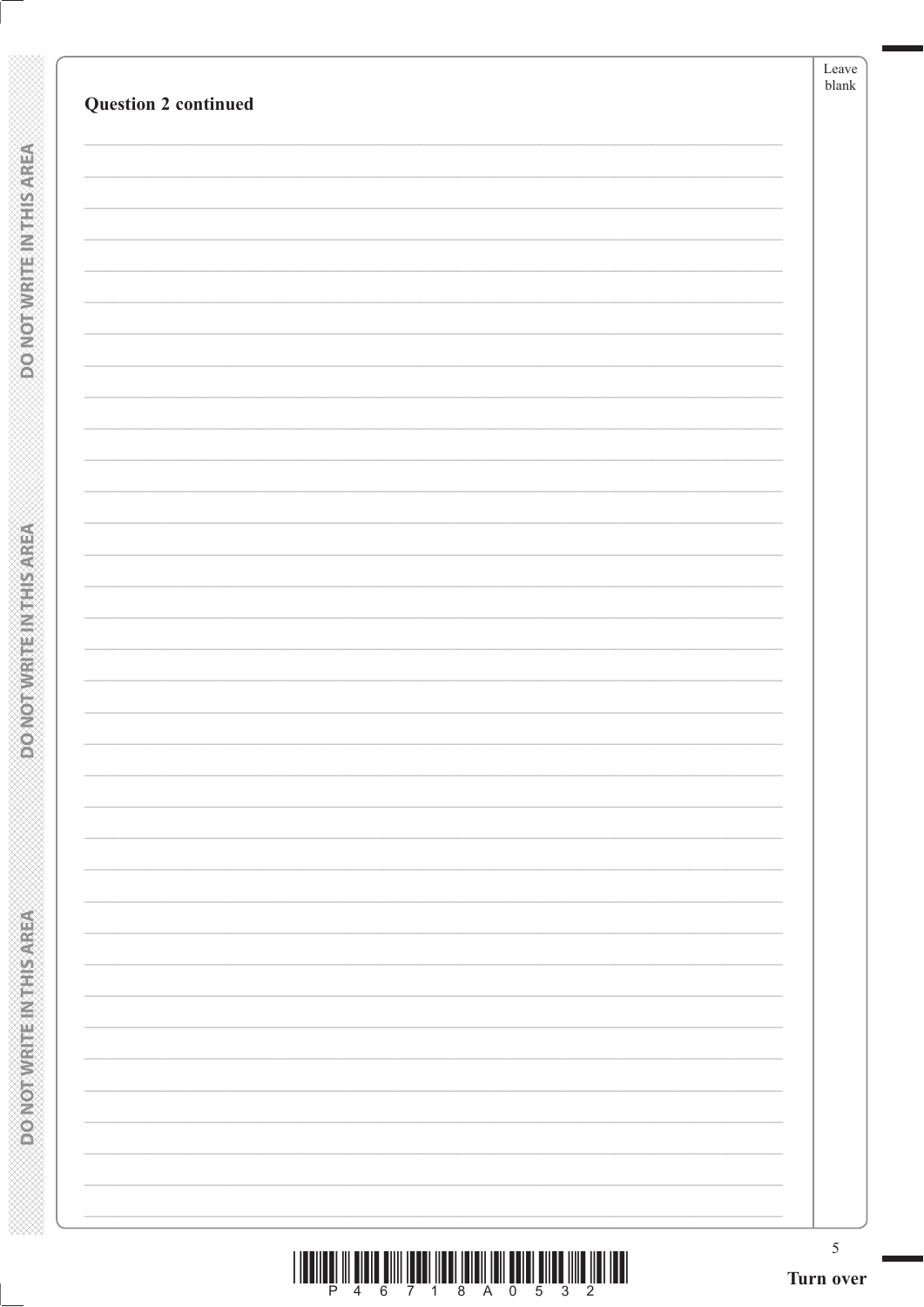| <b>Question 2 continued</b> | ${\rm Leave}$<br>blank |                                  |
|-----------------------------|------------------------|----------------------------------|
|                             |                        |                                  |
|                             |                        |                                  |
|                             |                        | <b>DO NOT WRITE IN THIS AREA</b> |
|                             |                        |                                  |
|                             |                        |                                  |
|                             |                        |                                  |
|                             |                        |                                  |
|                             |                        |                                  |
|                             |                        |                                  |
|                             |                        |                                  |
|                             |                        |                                  |
|                             |                        |                                  |
|                             |                        |                                  |
|                             |                        |                                  |
|                             |                        |                                  |
|                             |                        |                                  |
|                             |                        |                                  |
|                             |                        |                                  |
|                             |                        |                                  |
|                             |                        | <b>DOMOVICE IN STREET STATE</b>  |
|                             |                        |                                  |
|                             |                        |                                  |
|                             |                        |                                  |
|                             |                        |                                  |
|                             |                        |                                  |
|                             |                        |                                  |
|                             |                        |                                  |
|                             |                        |                                  |
|                             |                        |                                  |
|                             |                        |                                  |
|                             |                        |                                  |
|                             |                        |                                  |
|                             |                        | <b>DOMORRING HEADS AREA</b>      |
|                             |                        |                                  |
|                             |                        |                                  |
|                             |                        |                                  |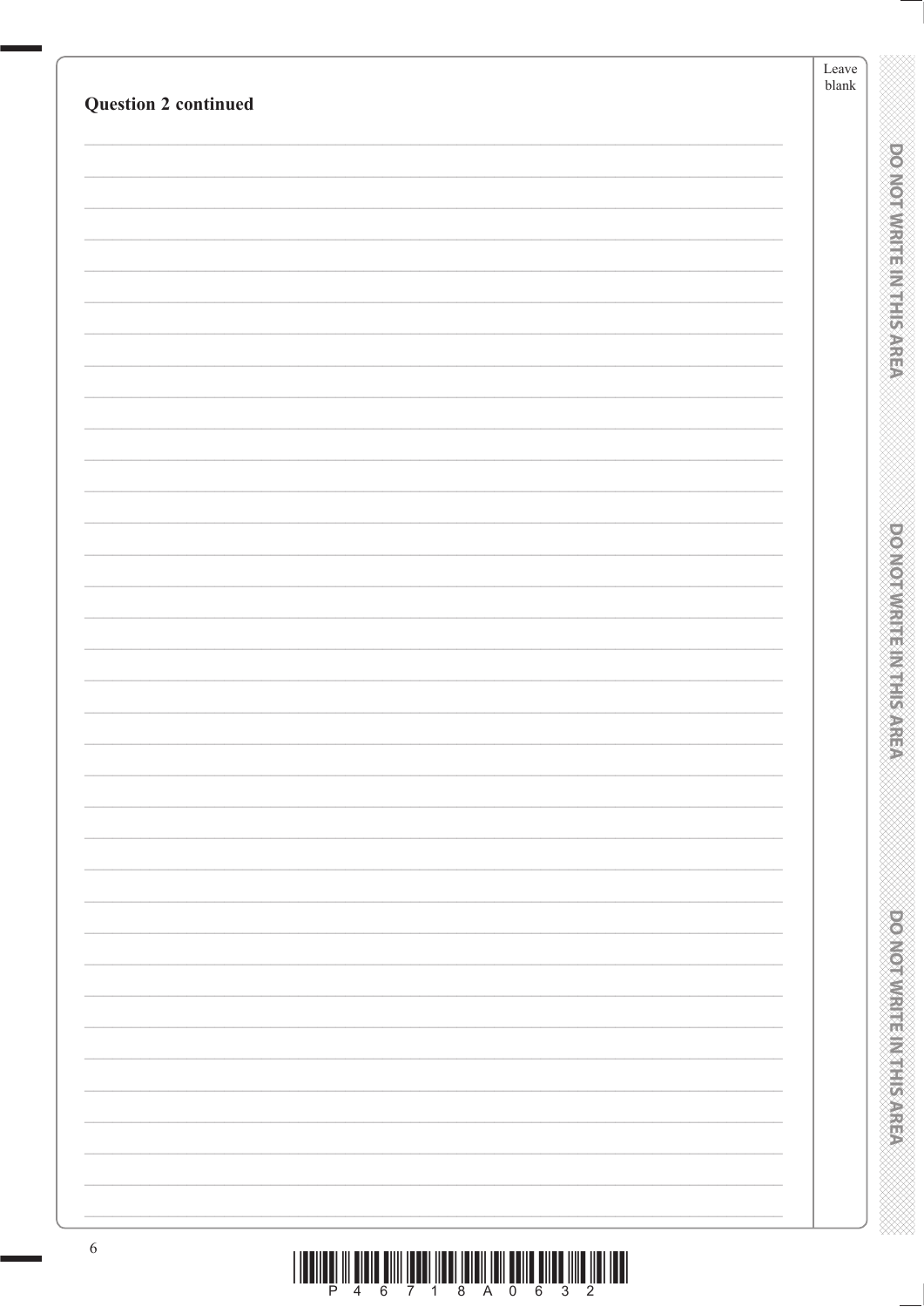| <b>Question 2 continued</b> |                 |
|-----------------------------|-----------------|
|                             |                 |
|                             |                 |
|                             |                 |
|                             |                 |
|                             |                 |
|                             |                 |
|                             |                 |
|                             |                 |
|                             |                 |
|                             |                 |
|                             |                 |
|                             |                 |
|                             |                 |
|                             |                 |
|                             |                 |
|                             |                 |
|                             |                 |
|                             |                 |
|                             |                 |
|                             |                 |
|                             |                 |
|                             |                 |
|                             |                 |
|                             |                 |
|                             |                 |
|                             |                 |
|                             |                 |
|                             |                 |
|                             | Q2              |
|                             | (Total 9 marks) |

**DONOTWRITEINTHISMREA** 

**DO NOT WRITE INTHIS AREA**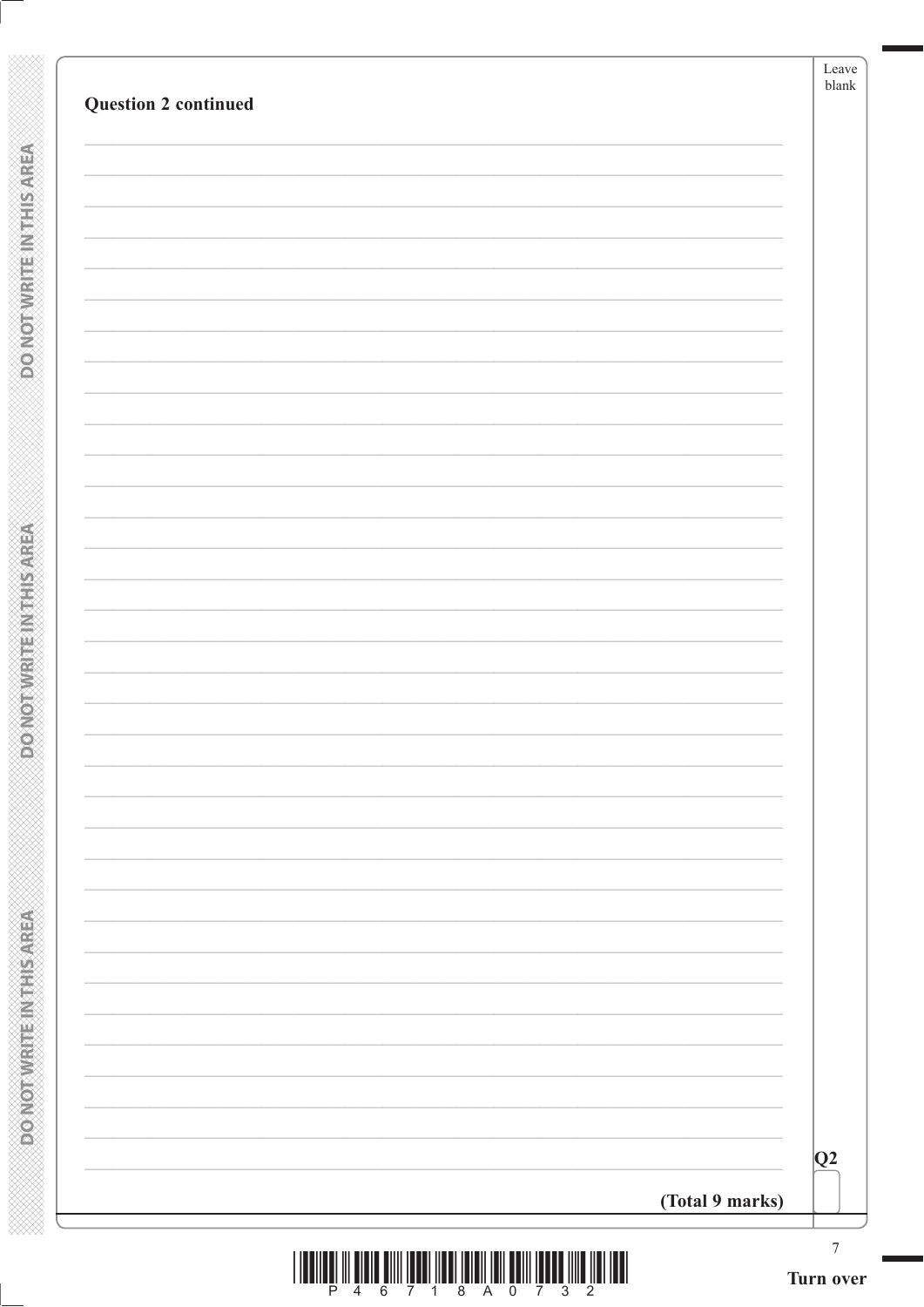$3.$ The curve  $C$  has equation

$$
2x^2y + 2x + 4y - \cos(\pi y) = 17
$$

(a) Use implicit differentiation to find  $\frac{dy}{dx}$  in terms of x and y.

The point P with coordinates  $\left(3, \frac{1}{2}\right)$  lies on C.

The normal to  $C$  at  $P$  meets the x-axis at the point  $A$ .

(b) Find the *x* coordinate of *A*, giving your answer in the form  $\frac{a\pi + b}{a}$ where  $a, b, c$  and  $d$  are integers to be determined.

 $(4)$ 

 $(5)$ 

Leave blank

**DO NOTWRITE IN THIS AREA** 

DOMOTIVITIE IN THE AREA

DOMOTWRITEIN IS AREA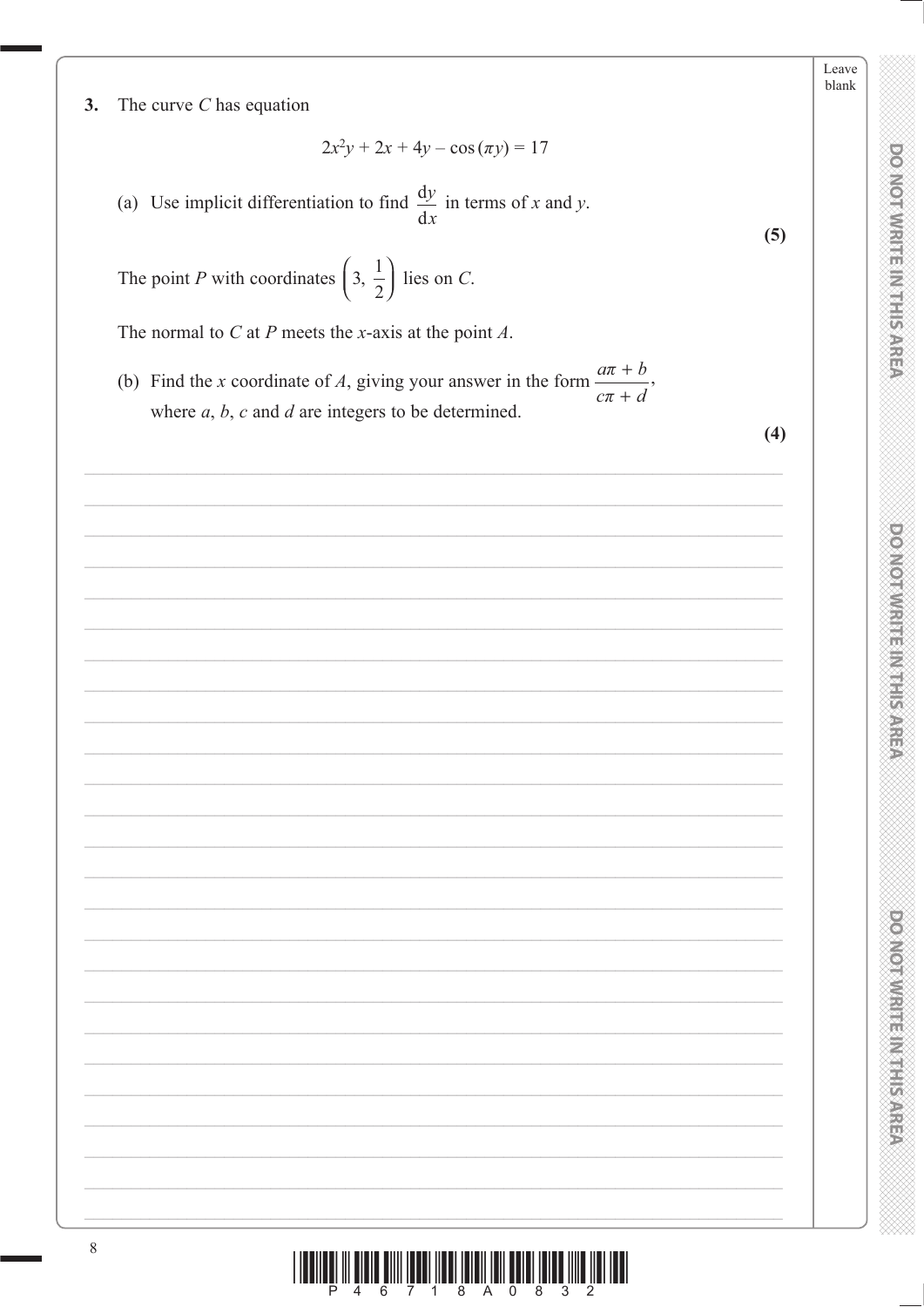| Question 3 continued |  |
|----------------------|--|
|                      |  |
|                      |  |
|                      |  |
|                      |  |
|                      |  |
|                      |  |
|                      |  |
|                      |  |
|                      |  |
|                      |  |
|                      |  |
|                      |  |
|                      |  |
|                      |  |
|                      |  |
|                      |  |
|                      |  |
|                      |  |
|                      |  |
|                      |  |

**DONOT WRITEIN THIS AREA** 

**DONOTWRITE INTHISAREA**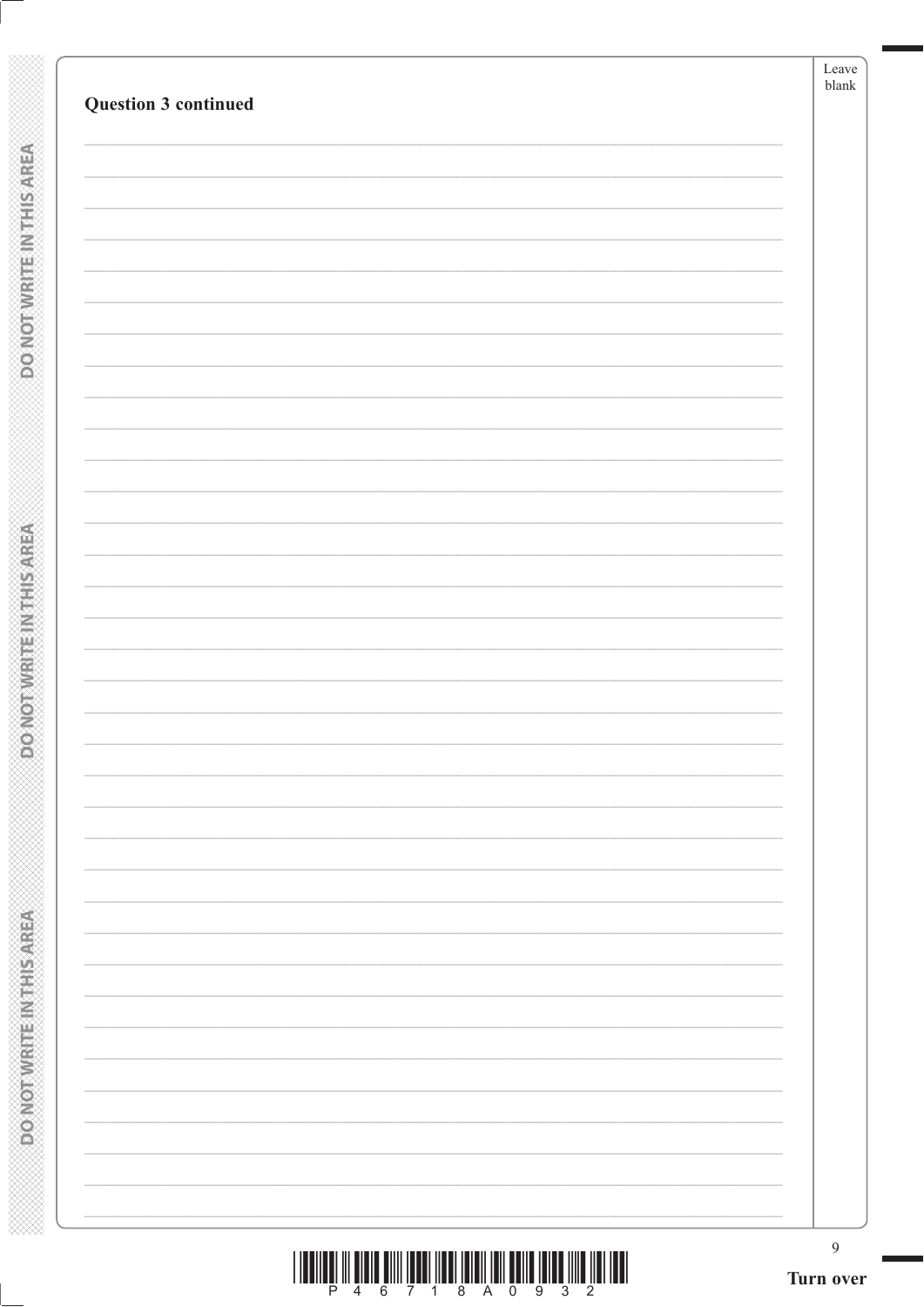|                                                                                                                                                                                                                                                                         | ${\it Leave}$<br>blank |                                     |
|-------------------------------------------------------------------------------------------------------------------------------------------------------------------------------------------------------------------------------------------------------------------------|------------------------|-------------------------------------|
| Question 3 continued                                                                                                                                                                                                                                                    |                        |                                     |
|                                                                                                                                                                                                                                                                         |                        |                                     |
|                                                                                                                                                                                                                                                                         |                        | <b>DO NOT WRITE IN THIS AREA</b>    |
|                                                                                                                                                                                                                                                                         |                        |                                     |
|                                                                                                                                                                                                                                                                         |                        |                                     |
|                                                                                                                                                                                                                                                                         |                        |                                     |
|                                                                                                                                                                                                                                                                         |                        |                                     |
|                                                                                                                                                                                                                                                                         |                        |                                     |
|                                                                                                                                                                                                                                                                         |                        |                                     |
|                                                                                                                                                                                                                                                                         |                        |                                     |
|                                                                                                                                                                                                                                                                         |                        |                                     |
|                                                                                                                                                                                                                                                                         |                        |                                     |
|                                                                                                                                                                                                                                                                         |                        | <b>DOMESTIC RELEASED AND STREET</b> |
|                                                                                                                                                                                                                                                                         |                        |                                     |
|                                                                                                                                                                                                                                                                         |                        |                                     |
|                                                                                                                                                                                                                                                                         |                        |                                     |
|                                                                                                                                                                                                                                                                         |                        |                                     |
|                                                                                                                                                                                                                                                                         |                        |                                     |
|                                                                                                                                                                                                                                                                         |                        |                                     |
|                                                                                                                                                                                                                                                                         |                        |                                     |
|                                                                                                                                                                                                                                                                         |                        |                                     |
|                                                                                                                                                                                                                                                                         |                        |                                     |
|                                                                                                                                                                                                                                                                         |                        |                                     |
|                                                                                                                                                                                                                                                                         |                        |                                     |
|                                                                                                                                                                                                                                                                         |                        |                                     |
|                                                                                                                                                                                                                                                                         |                        |                                     |
|                                                                                                                                                                                                                                                                         |                        |                                     |
|                                                                                                                                                                                                                                                                         |                        | <b>DOMOROVICE IN PERSONS</b>        |
|                                                                                                                                                                                                                                                                         |                        |                                     |
|                                                                                                                                                                                                                                                                         |                        |                                     |
| $10\,$<br>$\begin{smallmatrix} \color{blue} 1 & 1 & \text{min} & \text{min} & \text{min} & \text{min} & \text{min} & \text{min} & \text{min} & \text{min} & \text{min} & \text{min} & \text{min} & \text{min} & \text{min} & \text{min} & \text{min} \end{smallmatrix}$ |                        |                                     |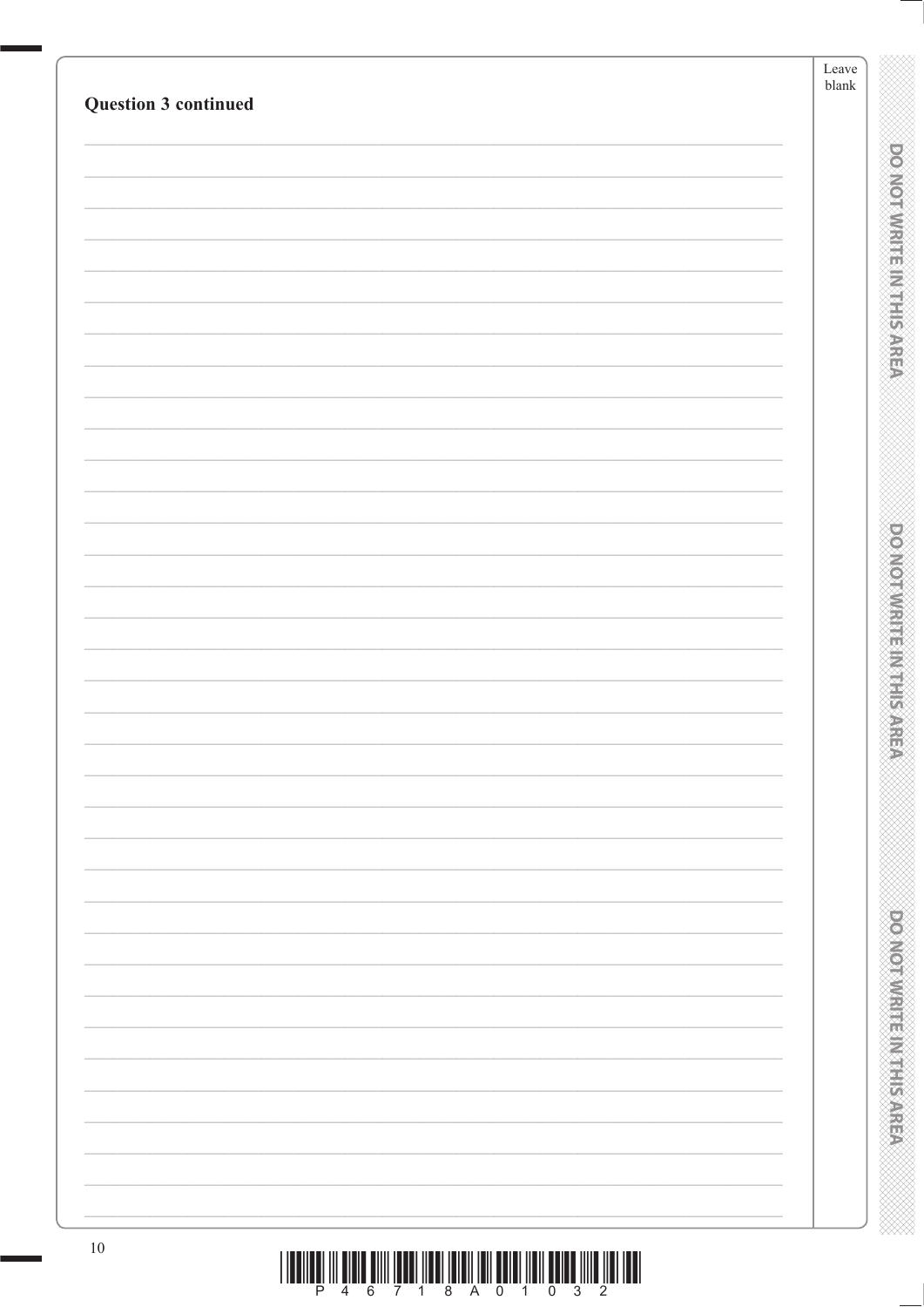| Q3 |  |
|----|--|

**POMOTMANTEM THISAREA** 

**DO NOTWRITE INTHIS AREA**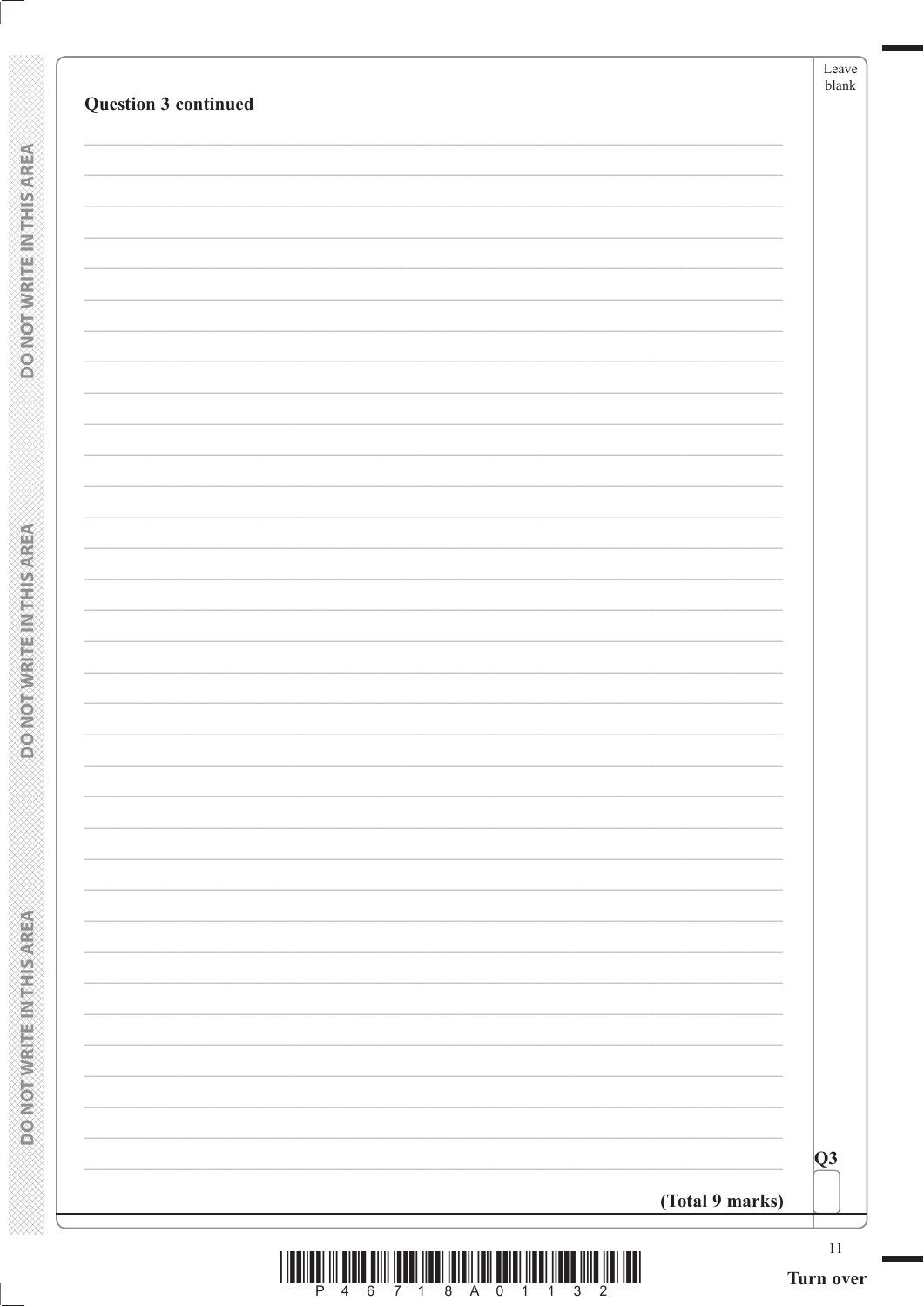Leave hlank

The rate of decay of the mass of a particular substance is modelled by the differential  $\overline{4}$ . equation

$$
\frac{\mathrm{d}x}{\mathrm{d}t} = -\frac{5}{2}x, \qquad t \geqslant 0
$$

where  $x$  is the mass of the substance measured in grams and  $t$  is the time measured in days.

Given that  $x = 60$  when  $t = 0$ ,

(a) solve the differential equation, giving  $x$  in terms of  $t$ . You should show all steps in your working and give your answer in its simplest form.

 $(4)$ 

(b) Find the time taken for the mass of the substance to decay from 60 grams to 20 grams. Give your answer to the nearest minute.

 $(3)$ 

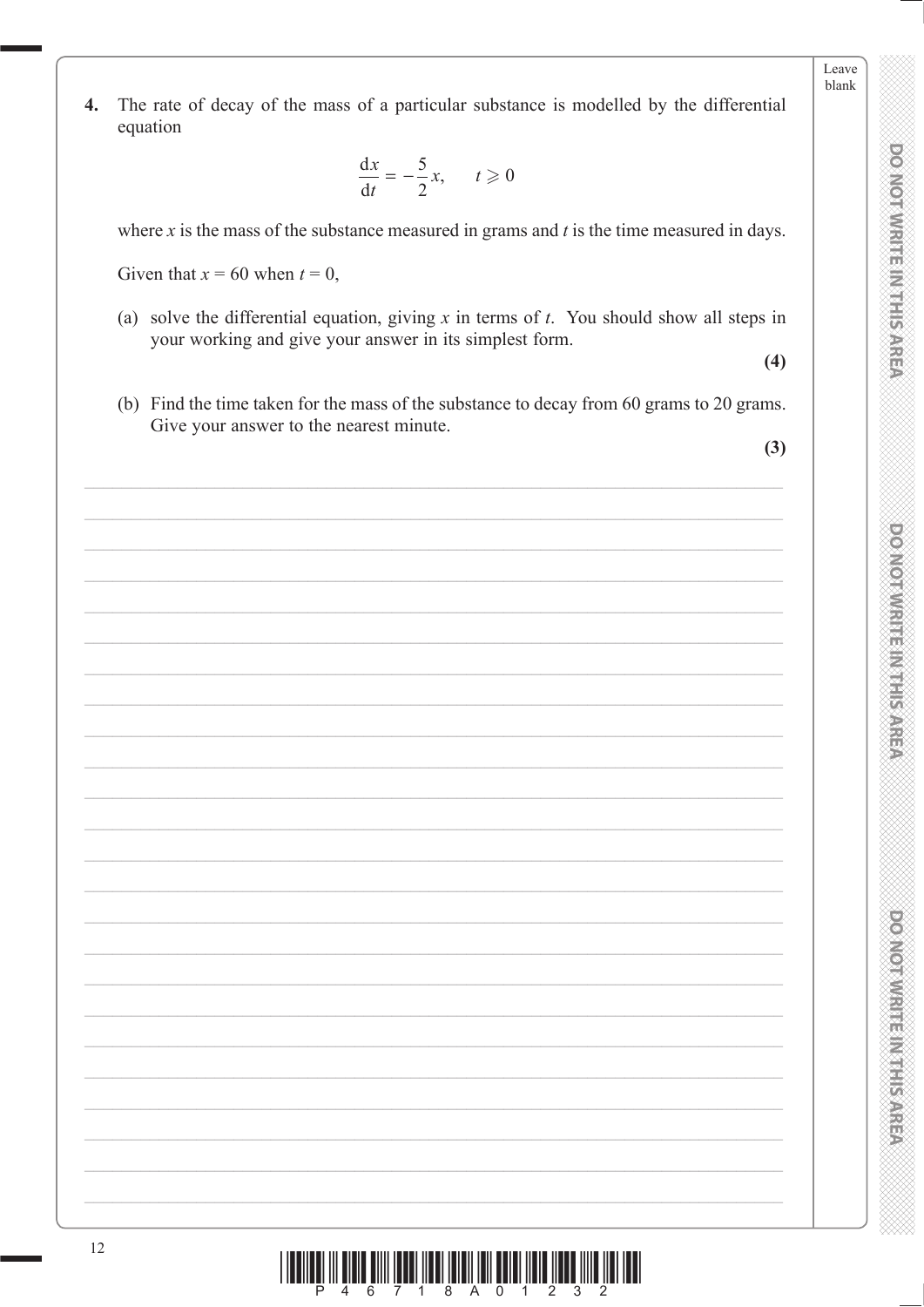| <b>Question 4 continued</b> |  |
|-----------------------------|--|
|                             |  |
|                             |  |
|                             |  |
|                             |  |
|                             |  |
|                             |  |
|                             |  |
|                             |  |
|                             |  |
|                             |  |
|                             |  |
|                             |  |
|                             |  |
|                             |  |
|                             |  |
|                             |  |
|                             |  |
|                             |  |
|                             |  |
|                             |  |
|                             |  |
|                             |  |
|                             |  |
|                             |  |
|                             |  |
|                             |  |
|                             |  |
|                             |  |
|                             |  |
|                             |  |

**POINOT WRITEIN THIS AREA** 

**DOMOTWRITE INTHIS AREA**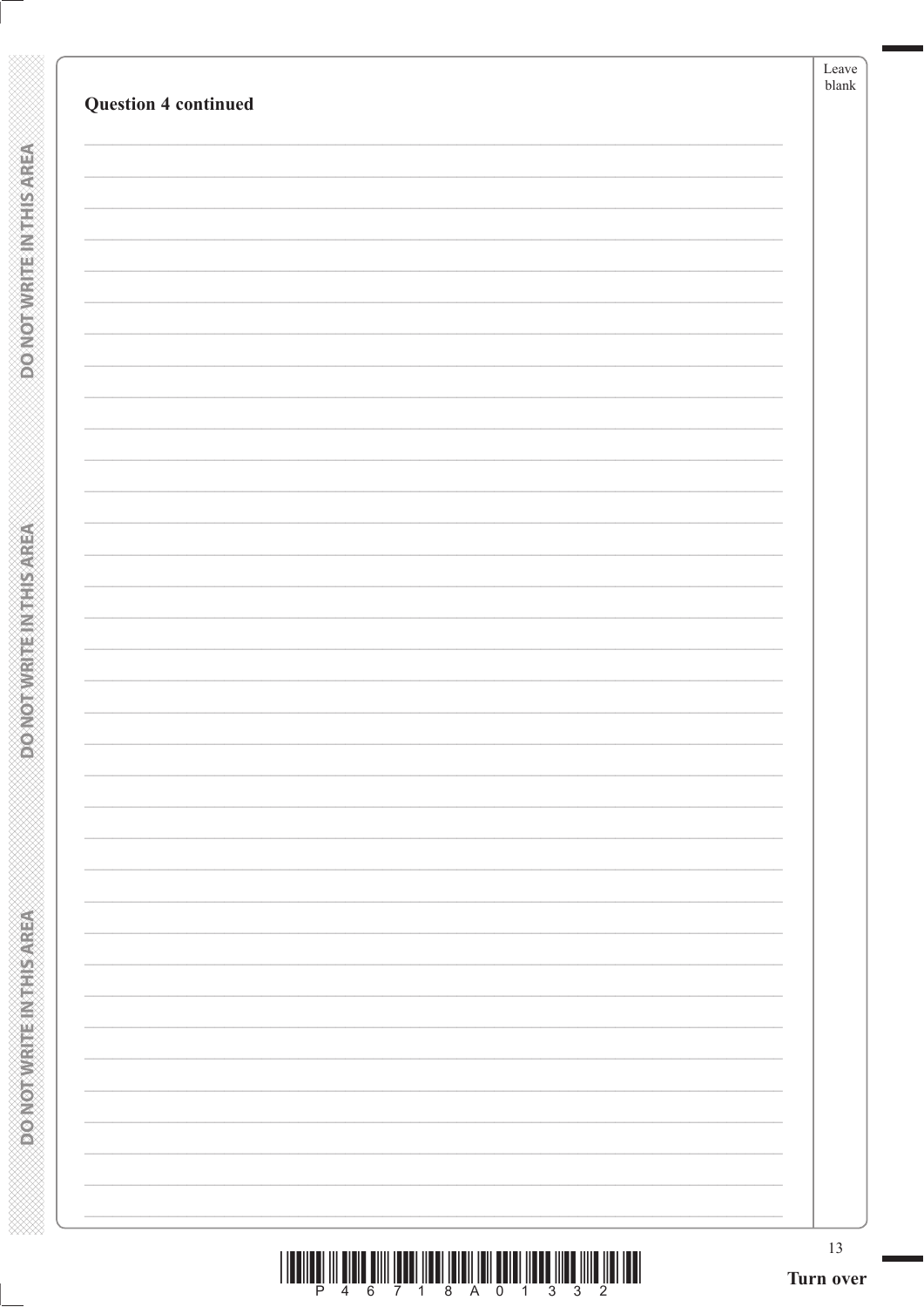|                             | Leave<br>blank |                                  |
|-----------------------------|----------------|----------------------------------|
| <b>Question 4 continued</b> |                |                                  |
|                             |                |                                  |
|                             |                |                                  |
|                             |                |                                  |
|                             |                |                                  |
|                             |                |                                  |
|                             |                | <b>DO NOT WRITE IN THIS AREA</b> |
|                             |                |                                  |
|                             |                |                                  |
|                             |                |                                  |
|                             |                |                                  |
|                             |                |                                  |
|                             |                |                                  |
|                             |                |                                  |
|                             |                |                                  |
|                             |                |                                  |
|                             |                | <b>DOMOVICE IN STREET STATE</b>  |
|                             |                |                                  |
|                             |                |                                  |
|                             |                |                                  |
|                             |                |                                  |
|                             |                |                                  |
|                             |                |                                  |
|                             |                |                                  |
|                             |                |                                  |
|                             |                |                                  |
|                             |                |                                  |
|                             |                | <b>DOMOROVICE IN PERSONS</b>     |
|                             |                |                                  |
|                             |                |                                  |
|                             |                |                                  |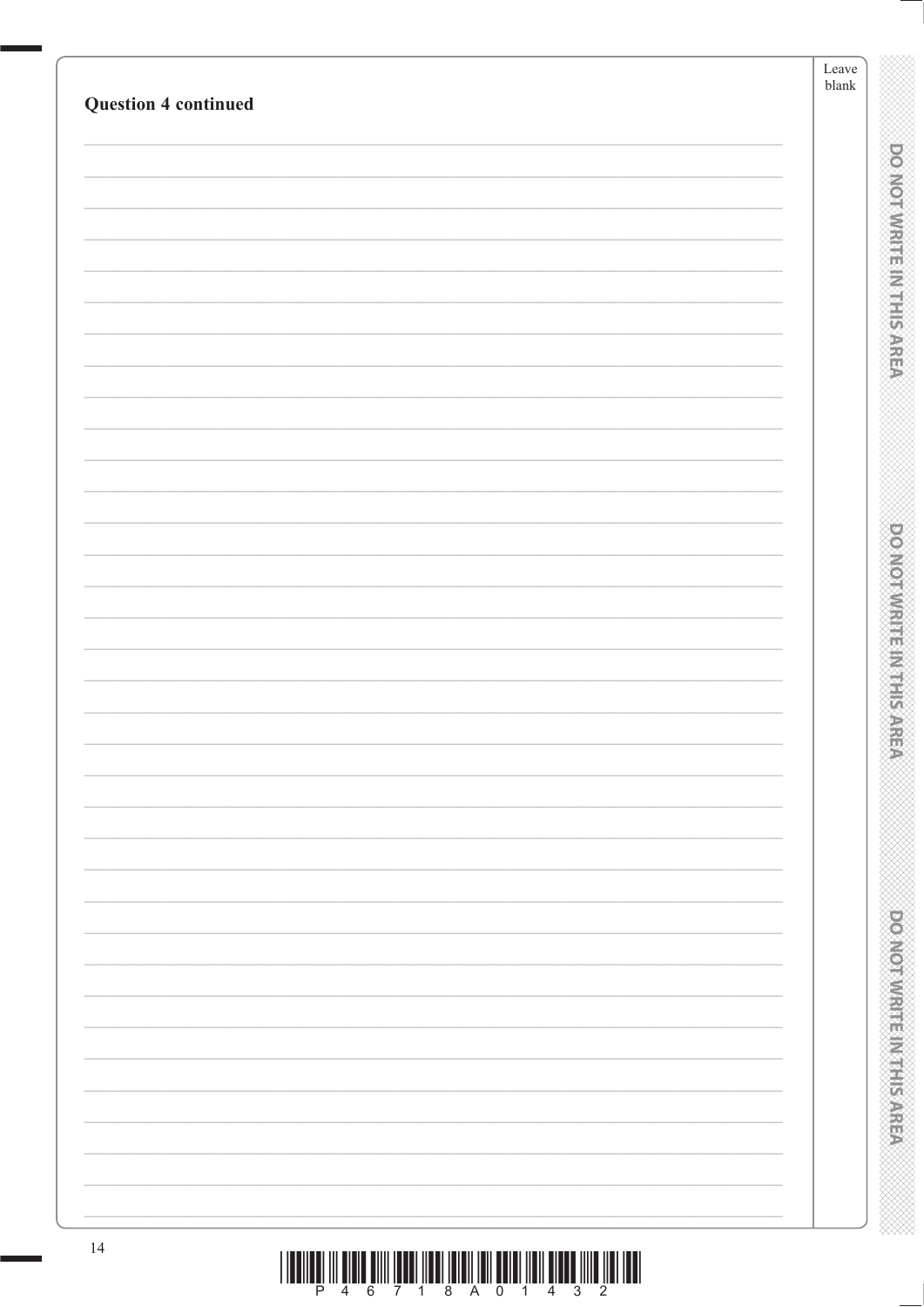| <b>Question 4 continued</b> |                 |         |
|-----------------------------|-----------------|---------|
|                             |                 |         |
|                             |                 |         |
|                             |                 |         |
|                             |                 |         |
|                             |                 |         |
|                             |                 |         |
|                             |                 |         |
|                             |                 |         |
|                             |                 |         |
|                             |                 |         |
|                             |                 |         |
|                             |                 |         |
|                             |                 |         |
|                             |                 |         |
|                             |                 |         |
|                             |                 |         |
|                             |                 |         |
|                             |                 |         |
|                             |                 |         |
|                             |                 |         |
|                             |                 |         |
|                             |                 |         |
|                             |                 |         |
|                             |                 |         |
|                             |                 |         |
|                             |                 |         |
|                             |                 |         |
|                             |                 |         |
|                             |                 | $ Q_4 $ |
|                             | (Total 7 marks) |         |

**POWSHIP METHOMOROO** 

**DONOTWRITEIN THIS AREA**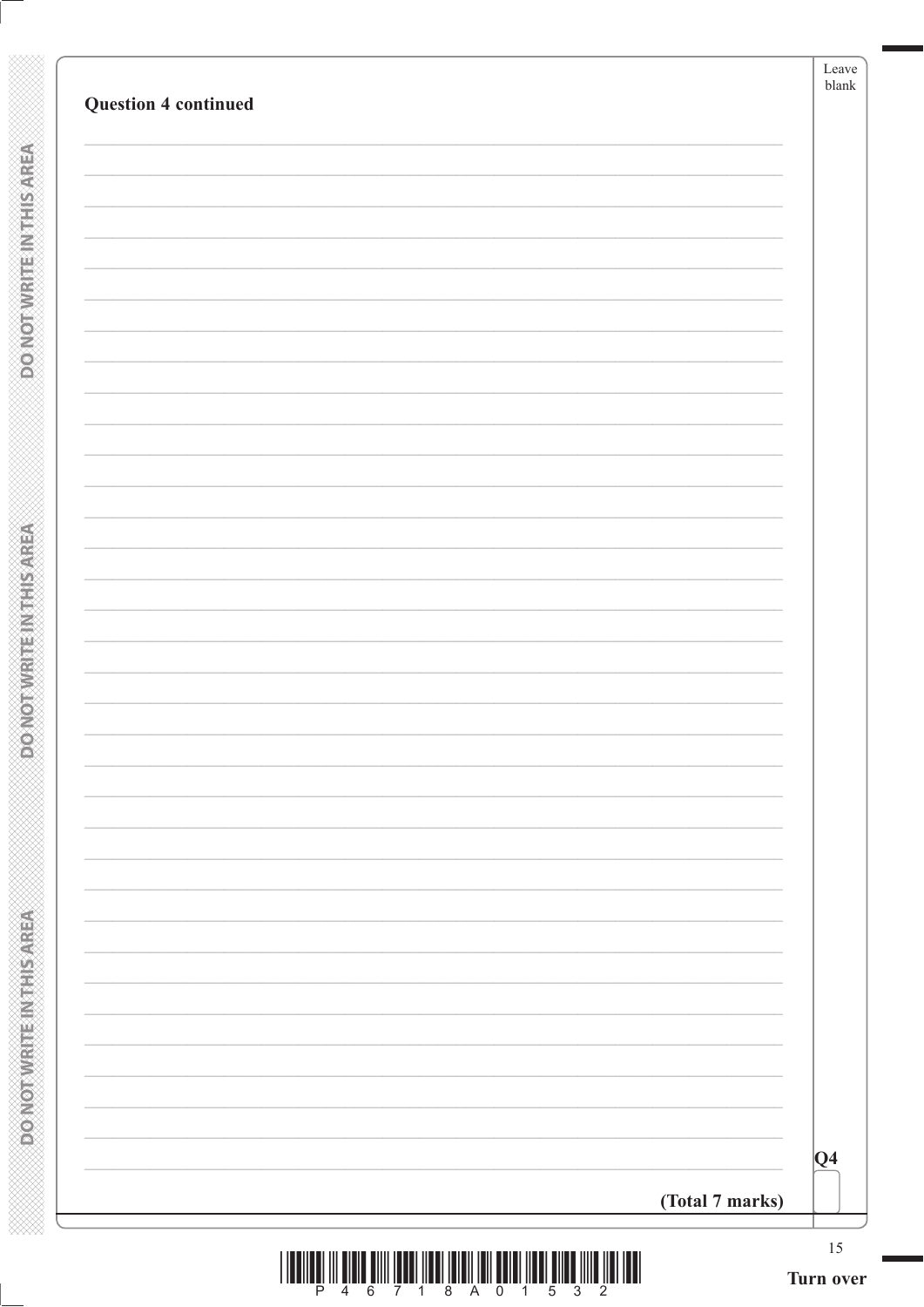



Figure 2 shows a sketch of the curve  $C$  with parametric equations

 $x = 4 \tan t$ ,  $y = 5\sqrt{3} \sin 2t$ ,  $0 \le t < \frac{\pi}{2}$ 

The point *P* lies on *C* and has coordinates  $\left(4\sqrt{3}, \frac{15}{2}\right)$ .

(a) Find the exact value of  $\frac{dy}{dx}$  at the point *P*. Give your answer as a simplified surd.

The point Q lies on the curve C, where  $\frac{dy}{dx} = 0$ 

(b) Find the exact coordinates of the point  $Q$ .

**DO NOTWRITE IN THIS AREA** 

Leave blank

 $(4)$ 

 $(2)$ 



5.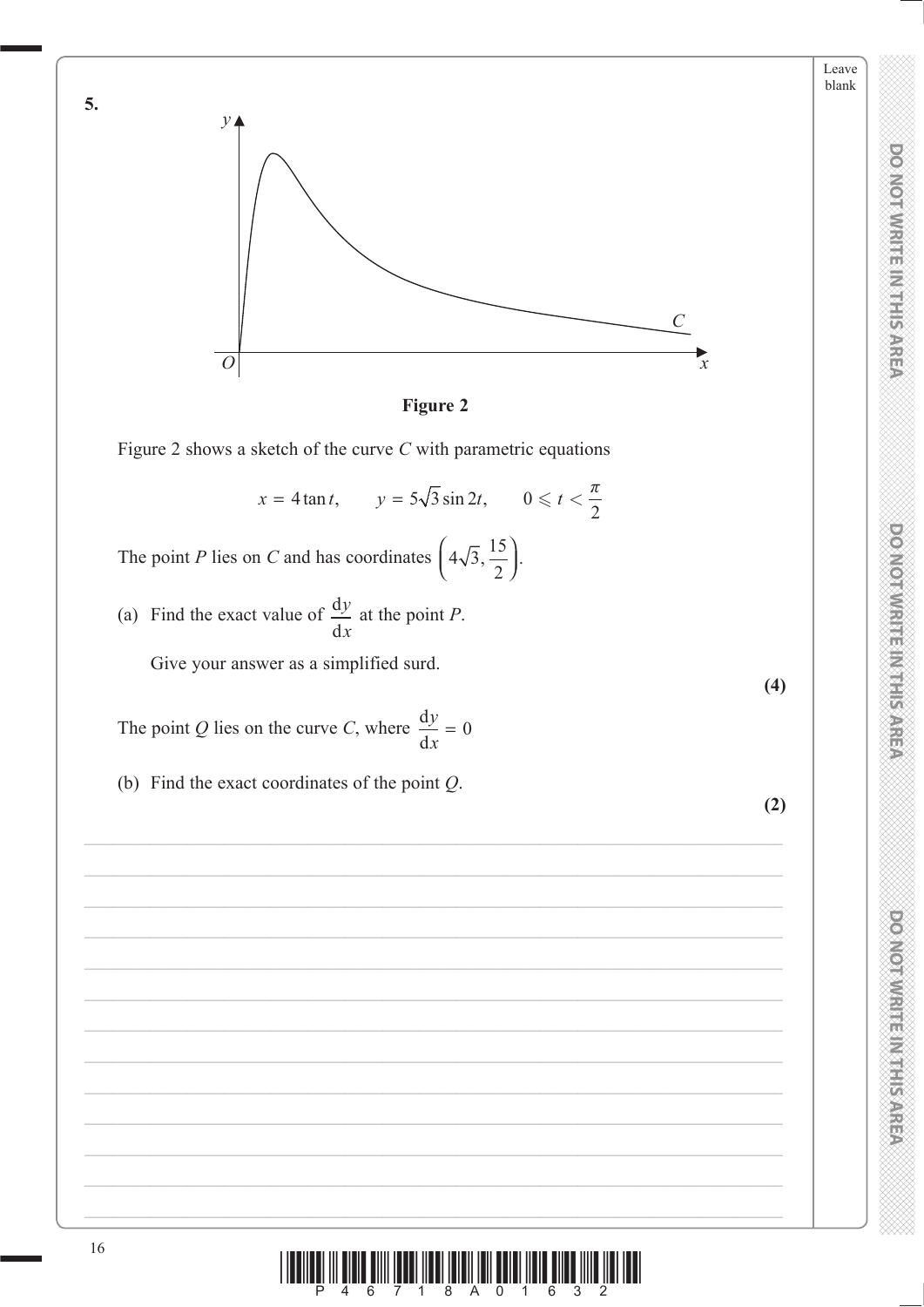| <b>Question 5 continued</b> |  |
|-----------------------------|--|
|                             |  |
|                             |  |
|                             |  |
|                             |  |
|                             |  |
|                             |  |
|                             |  |
|                             |  |
|                             |  |
|                             |  |
|                             |  |
|                             |  |
|                             |  |
|                             |  |
|                             |  |
|                             |  |
|                             |  |
|                             |  |
|                             |  |

**DONOTWRITEINTHISMREA** 

**PONOTWRITE INTHIS AREA**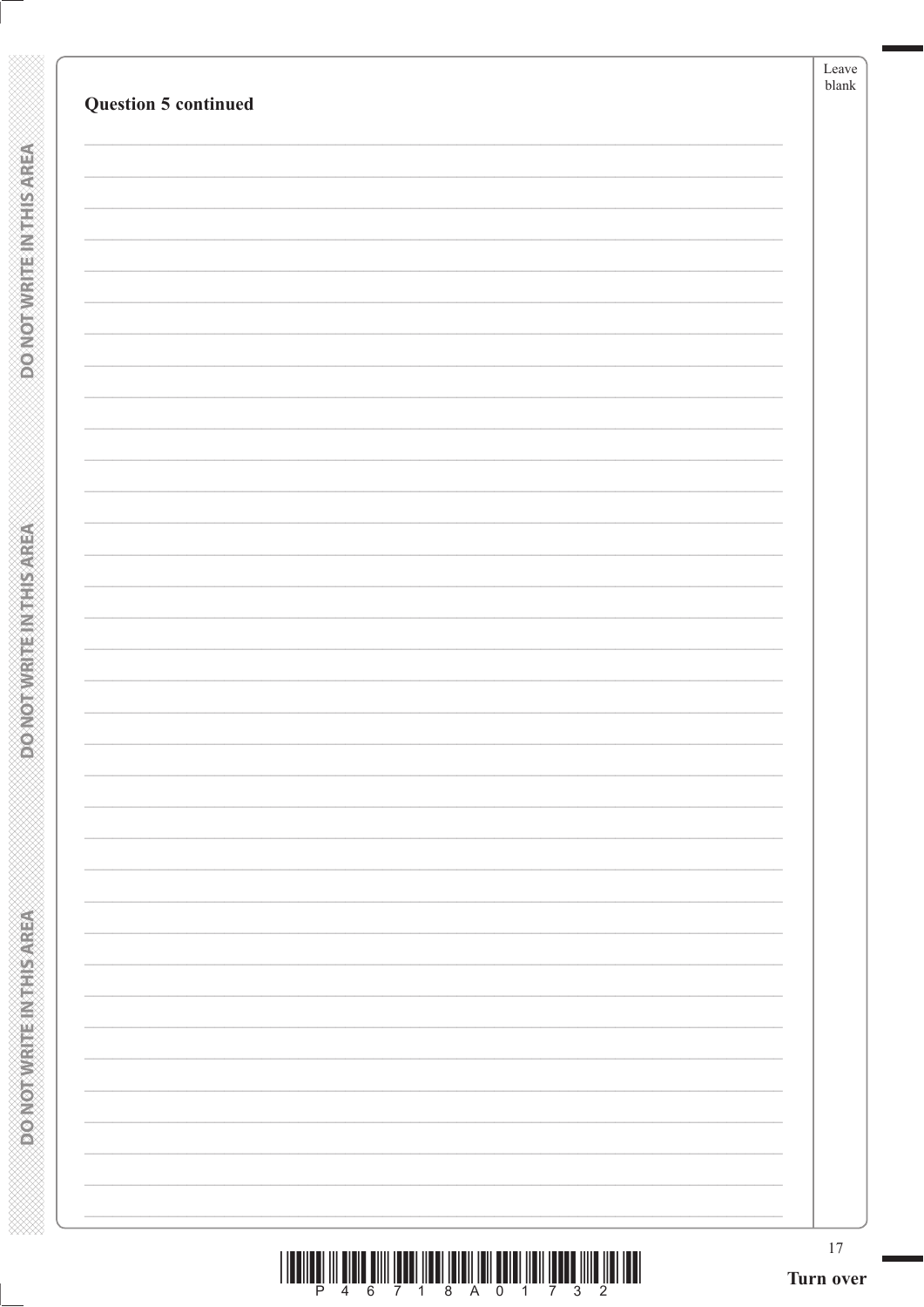|                             | Leave<br>blank |                                 |
|-----------------------------|----------------|---------------------------------|
| <b>Question 5 continued</b> |                |                                 |
|                             |                |                                 |
|                             |                | <b>DO NOTWERTHER NEEDS</b>      |
|                             |                |                                 |
|                             |                |                                 |
|                             |                |                                 |
|                             |                |                                 |
|                             |                |                                 |
|                             |                |                                 |
|                             |                |                                 |
|                             |                |                                 |
|                             |                |                                 |
|                             |                | <b>DOMOVICE IN STREET STATE</b> |
|                             |                |                                 |
|                             |                |                                 |
|                             |                |                                 |
|                             |                |                                 |
|                             |                |                                 |
|                             |                |                                 |
|                             |                |                                 |
|                             |                |                                 |
|                             |                |                                 |
|                             |                |                                 |
|                             |                |                                 |
|                             |                |                                 |
|                             |                |                                 |
|                             |                |                                 |
|                             |                |                                 |
|                             |                | <b>DOMOROVICE IN PERSONS</b>    |
|                             |                |                                 |
|                             |                |                                 |
| $18\,$                      |                |                                 |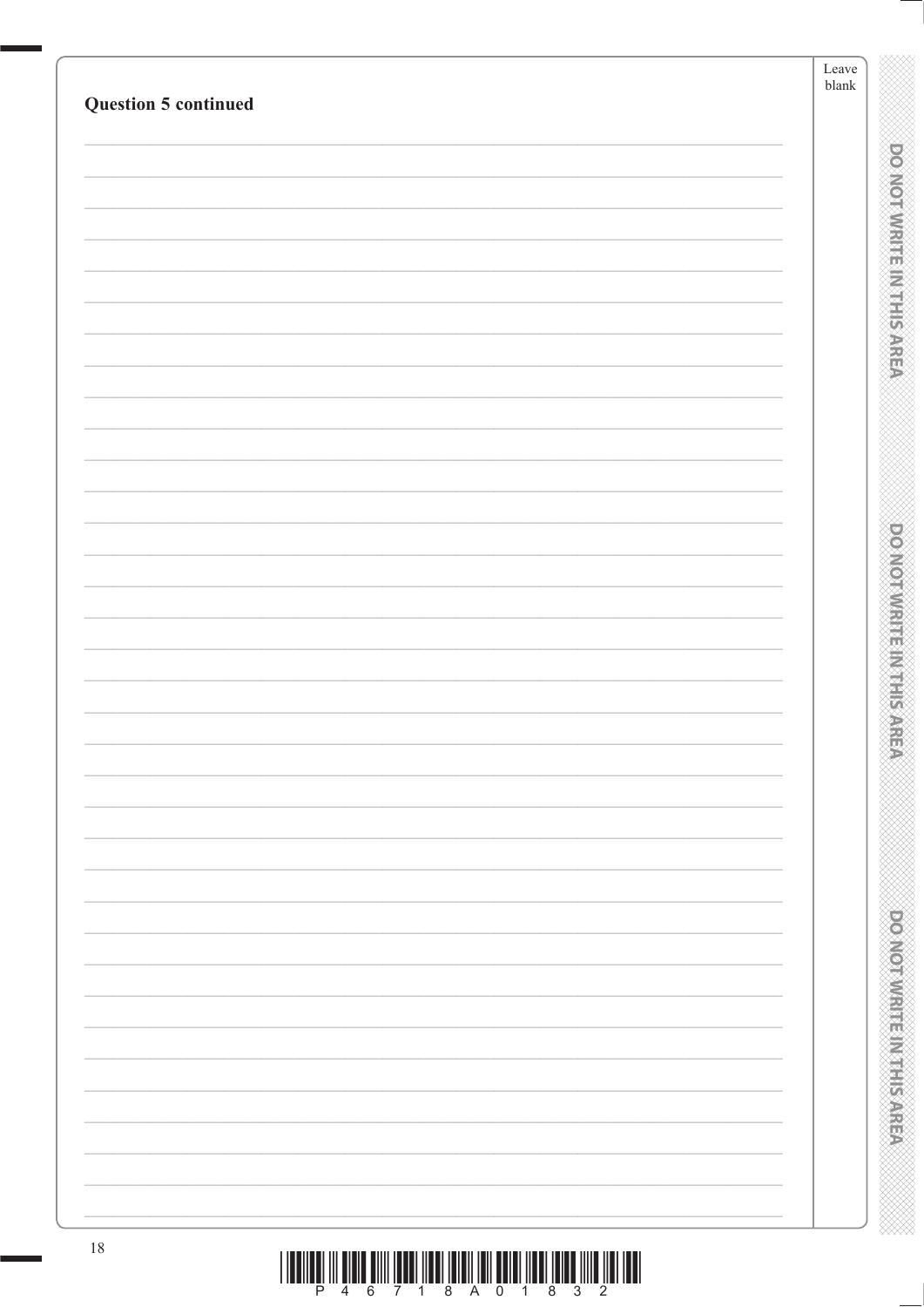| Q5 |
|----|
|    |
|    |
|    |
|    |
|    |
|    |
|    |
|    |
|    |
|    |
|    |
|    |
|    |
|    |
|    |
|    |
|    |
|    |
|    |
|    |
|    |
|    |
|    |
|    |
|    |
|    |

**POWSHIP METHOMOROO** 

**DONOTWRITEIN THIS AREA**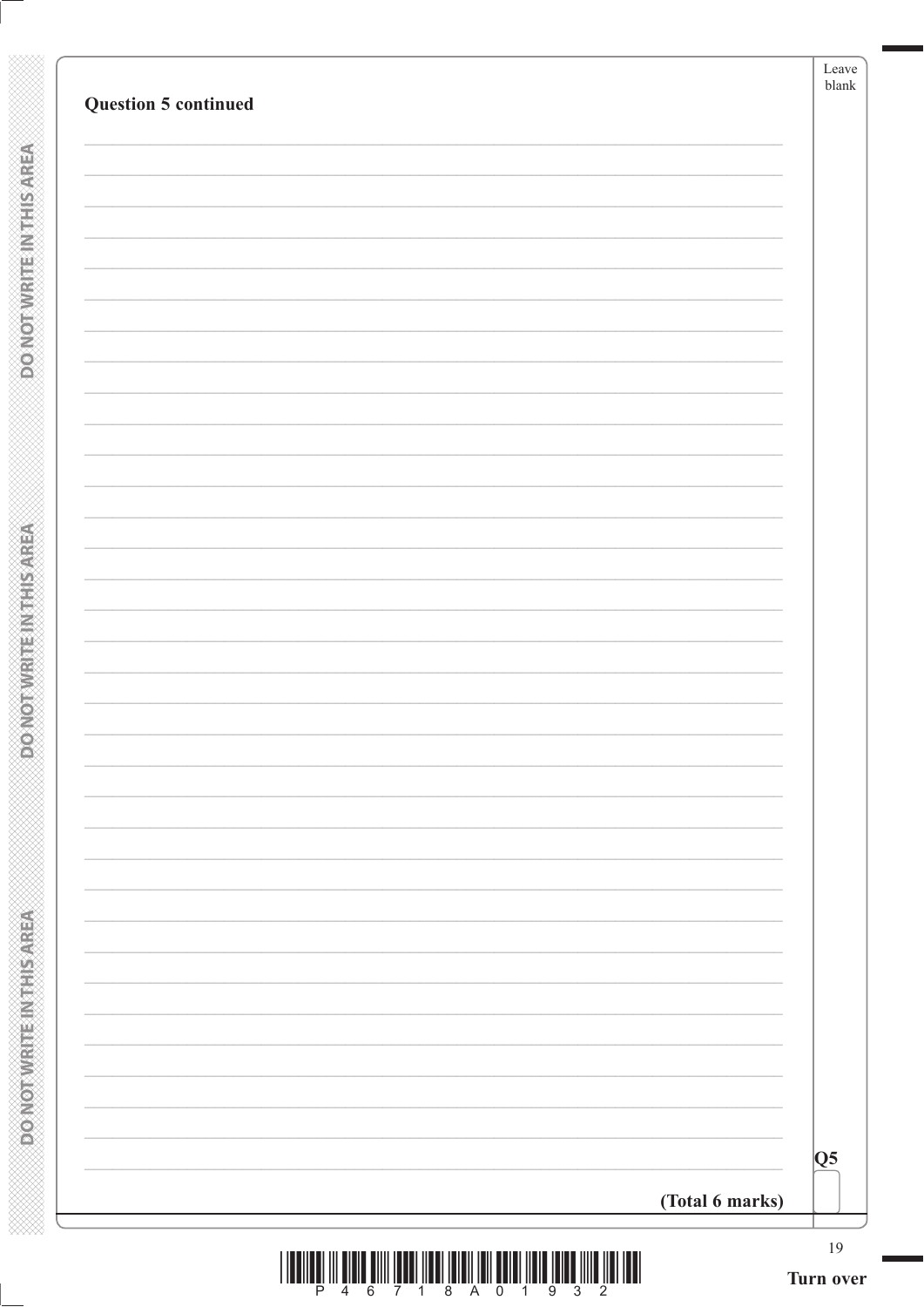Leave blank

DO NOT WRITE IN THIS AREA

**DOMOTWRITERNIES** 

 $(4)$ 

 $(5)$ 



 $\int \frac{3y-4}{y(3y+2)} dy$  $(6)$ 

(ii) (a) Use the substitution  $x = 4 \sin^2 \theta$  to show that

$$
\int_0^3 \sqrt{\left(\frac{x}{4-x}\right)} dx = \lambda \int_0^{\frac{\pi}{3}} \sin^2 \theta \ d\theta
$$

where  $\lambda$  is a constant to be determined.

(b) Hence use integration to find

## $\int_0^3 \sqrt{\left(\frac{x}{4-x}\right)} dx$

giving your answer in the form  $a\pi + b$ , where a and b are exact constants.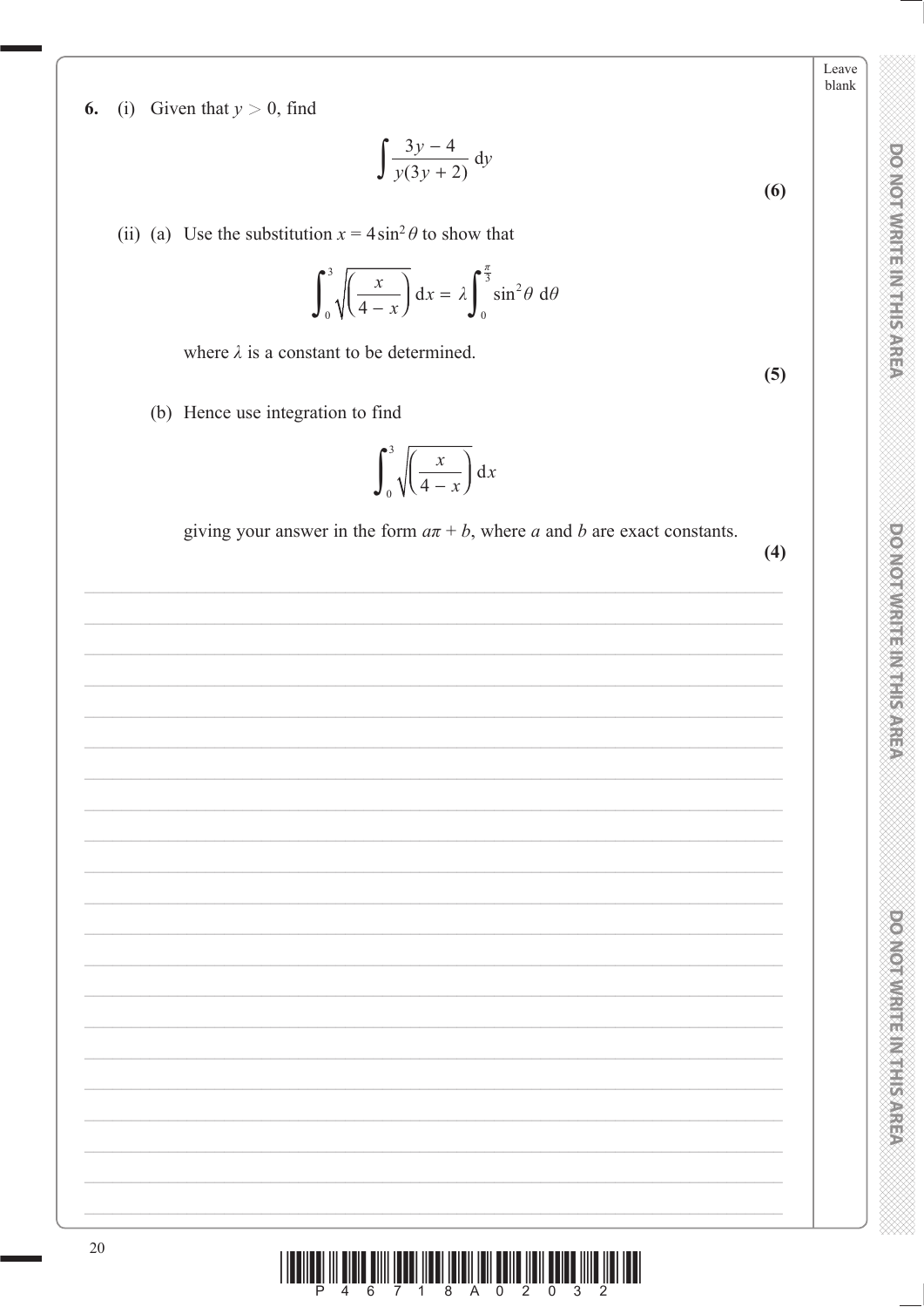**POINOT WRITEIN THIS AREA** 

**DOMOTWRITE INTHIS AREA**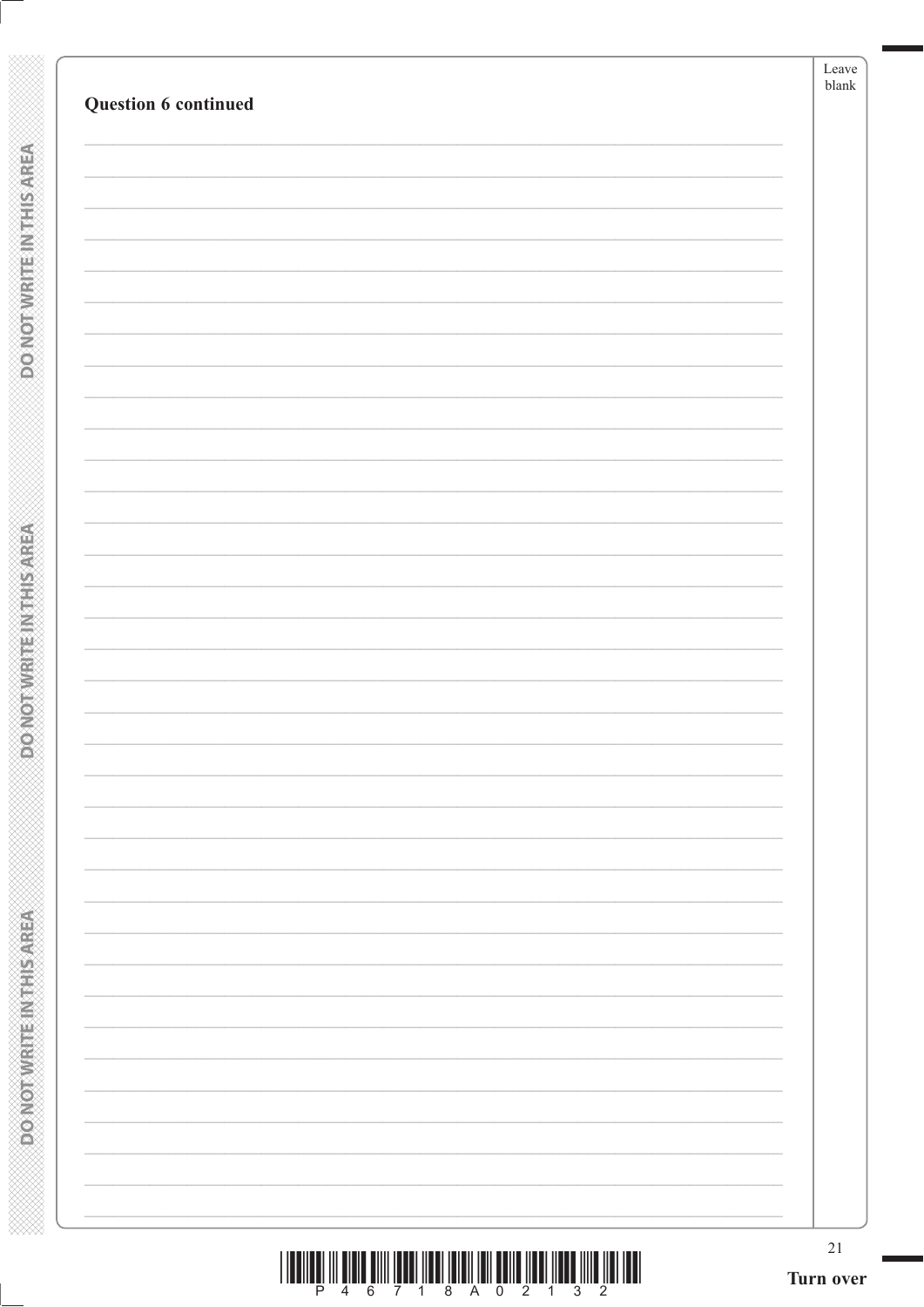|                      | ${\rm Leave}$<br>blank |                                |
|----------------------|------------------------|--------------------------------|
| Question 6 continued |                        |                                |
|                      |                        |                                |
|                      |                        | <b>DO NOTWARD IN THE RAREA</b> |
|                      |                        |                                |
|                      |                        |                                |
|                      |                        |                                |
|                      |                        |                                |
|                      |                        |                                |
|                      |                        |                                |
|                      |                        |                                |
|                      |                        |                                |
|                      |                        |                                |
|                      |                        |                                |
|                      |                        |                                |
|                      |                        |                                |
|                      |                        | <b>DOMORATION ENTERNATIONS</b> |
|                      |                        |                                |
|                      |                        |                                |
|                      |                        |                                |
|                      |                        |                                |
|                      |                        |                                |
|                      |                        |                                |
|                      |                        |                                |
|                      |                        |                                |
|                      |                        |                                |
|                      |                        |                                |
|                      |                        |                                |
|                      |                        | <b>DOMODIAL REGISTER</b>       |
|                      |                        |                                |
|                      |                        |                                |
|                      |                        |                                |
| $22\,$               |                        |                                |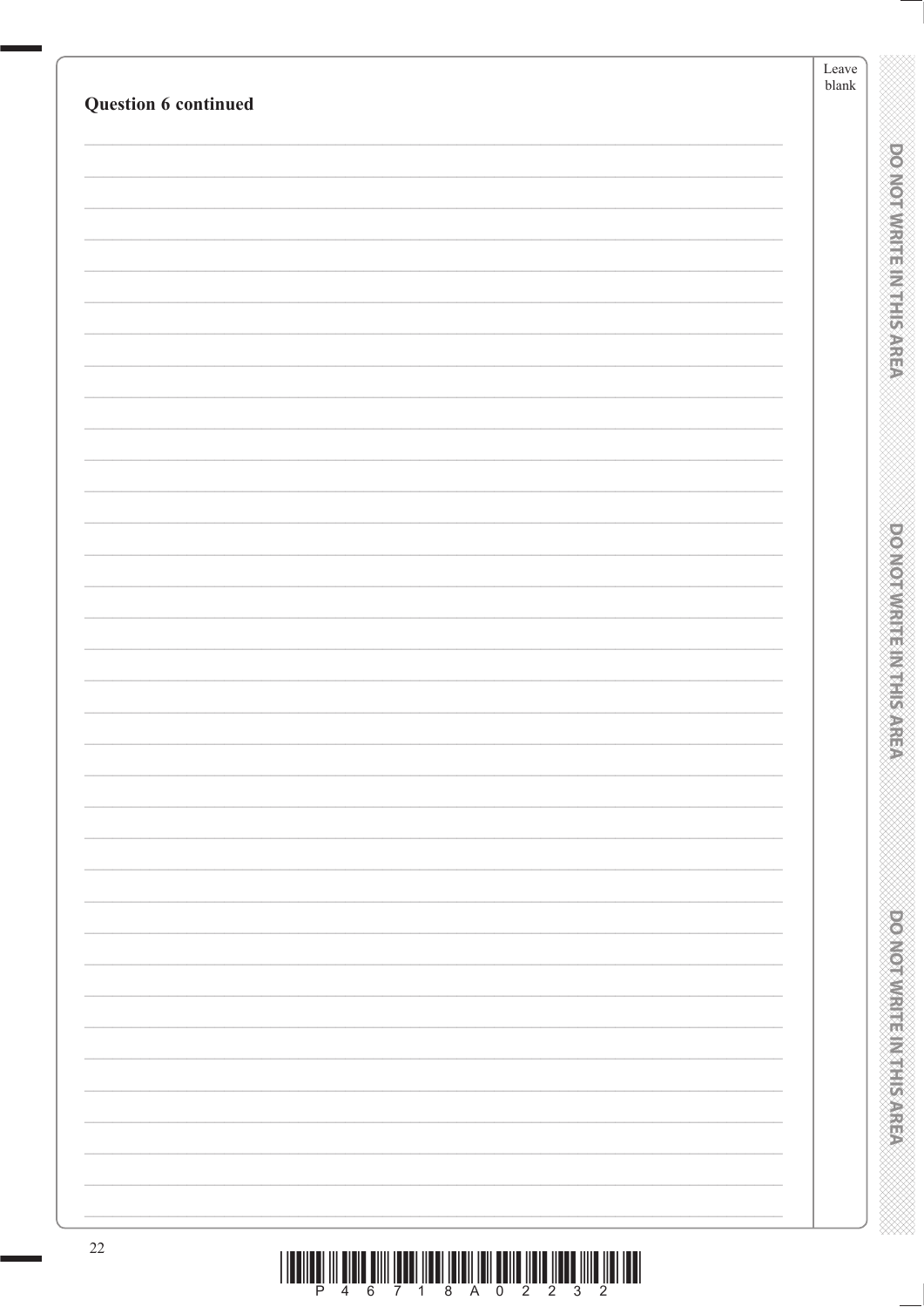| Question 6 continued | Leave<br>$b$ lank |
|----------------------|-------------------|
|                      |                   |
|                      |                   |
|                      |                   |
|                      |                   |
|                      |                   |
|                      |                   |
|                      |                   |
|                      |                   |
|                      |                   |
|                      |                   |
|                      |                   |
|                      |                   |
|                      |                   |
|                      |                   |
|                      |                   |
|                      |                   |
|                      |                   |
|                      |                   |
|                      | Q <sub>6</sub>    |
| (Total 15 marks)     |                   |

**POWSHIP METHOMOROO** 

**DO NOTWRITE INTHIS AREA**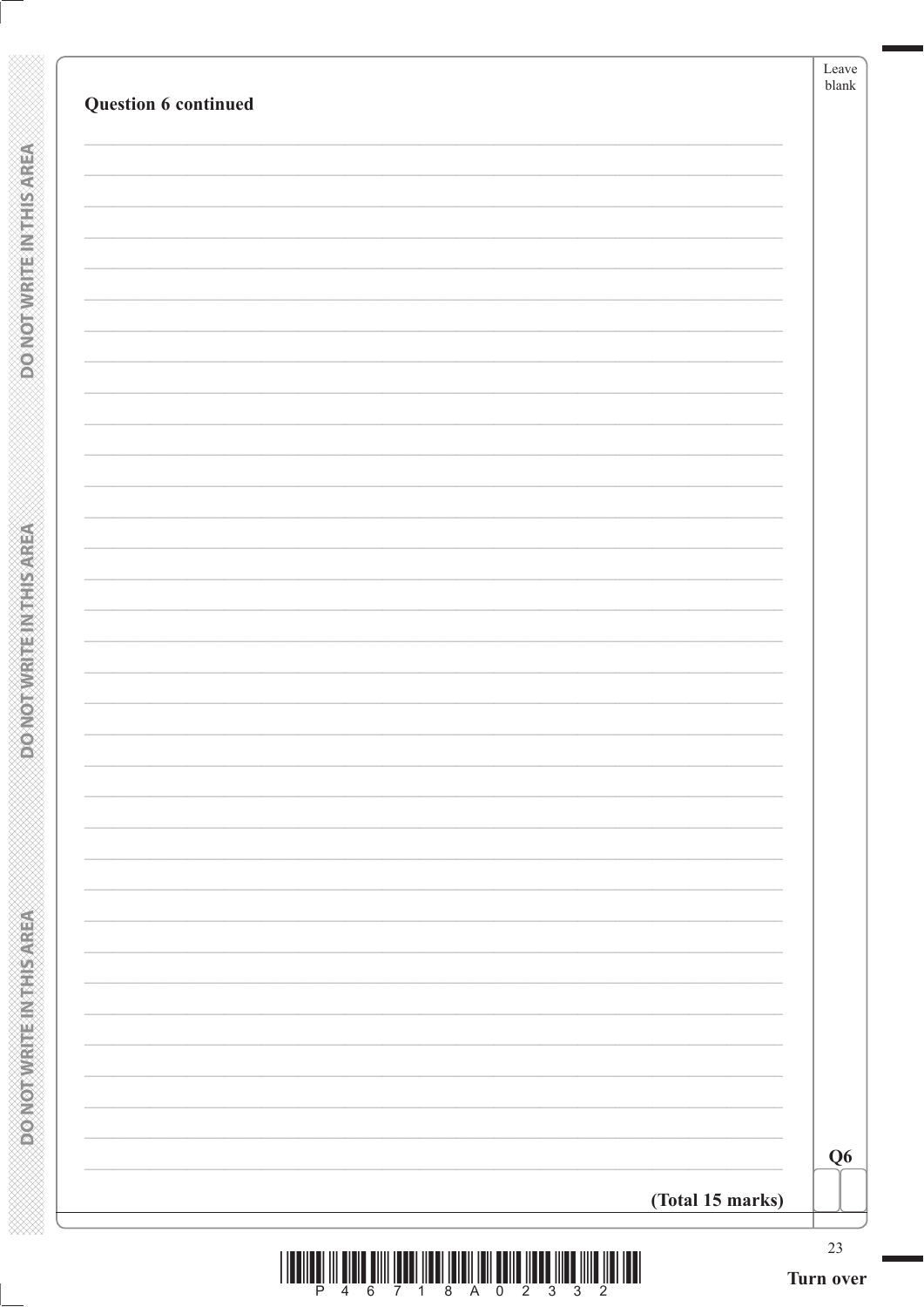**7.** (a) Find

$$
\int (2x-1)^{\frac{3}{2}} dx
$$

giving your answer in its simplest form.





Figure 3 shows a sketch of part of the curve *C* with equation

$$
y = (2x - 1)^{\frac{3}{4}}, \quad x \ge \frac{1}{2}
$$

The curve *C* cuts the line  $y = 8$  at the point *P* with coordinates (*k*, 8), where *k* is a constant.

(b) Find the value of *k*.

The finite region *S*, shown shaded in Figure 3, is bounded by the curve *C*, the *x*-axis, the *y*-axis and the line  $y = 8$ . This region is rotated through  $2\pi$  radians about the *x*-axis to form a solid of revolution.

(c) Find the exact value of the volume of the solid generated.

**(4)**

**(2)**

**DO NOT WRITE IN THIS AREA** 

Leave blank

**(2)**

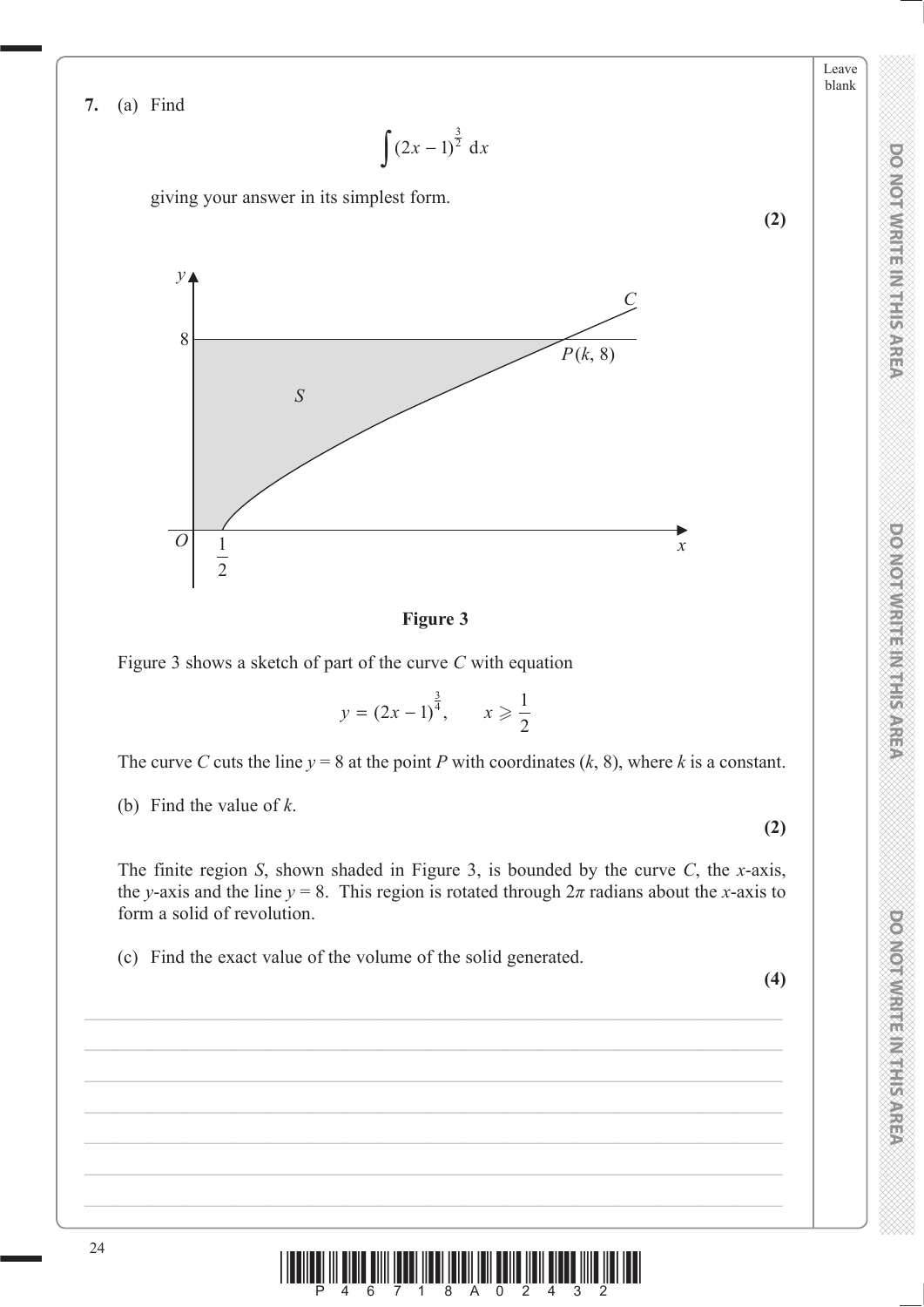| <b>Question 7 continued</b> |  |
|-----------------------------|--|
|                             |  |
|                             |  |
|                             |  |
|                             |  |
|                             |  |
|                             |  |
|                             |  |
|                             |  |
|                             |  |
|                             |  |
|                             |  |
|                             |  |
|                             |  |
|                             |  |
|                             |  |
|                             |  |
|                             |  |
|                             |  |
|                             |  |
|                             |  |
|                             |  |
|                             |  |
|                             |  |
|                             |  |
|                             |  |
|                             |  |
|                             |  |
|                             |  |
|                             |  |

**DONOTWRITEINTHISAREA** 

**DOMOTWRITE INTHIS AREA**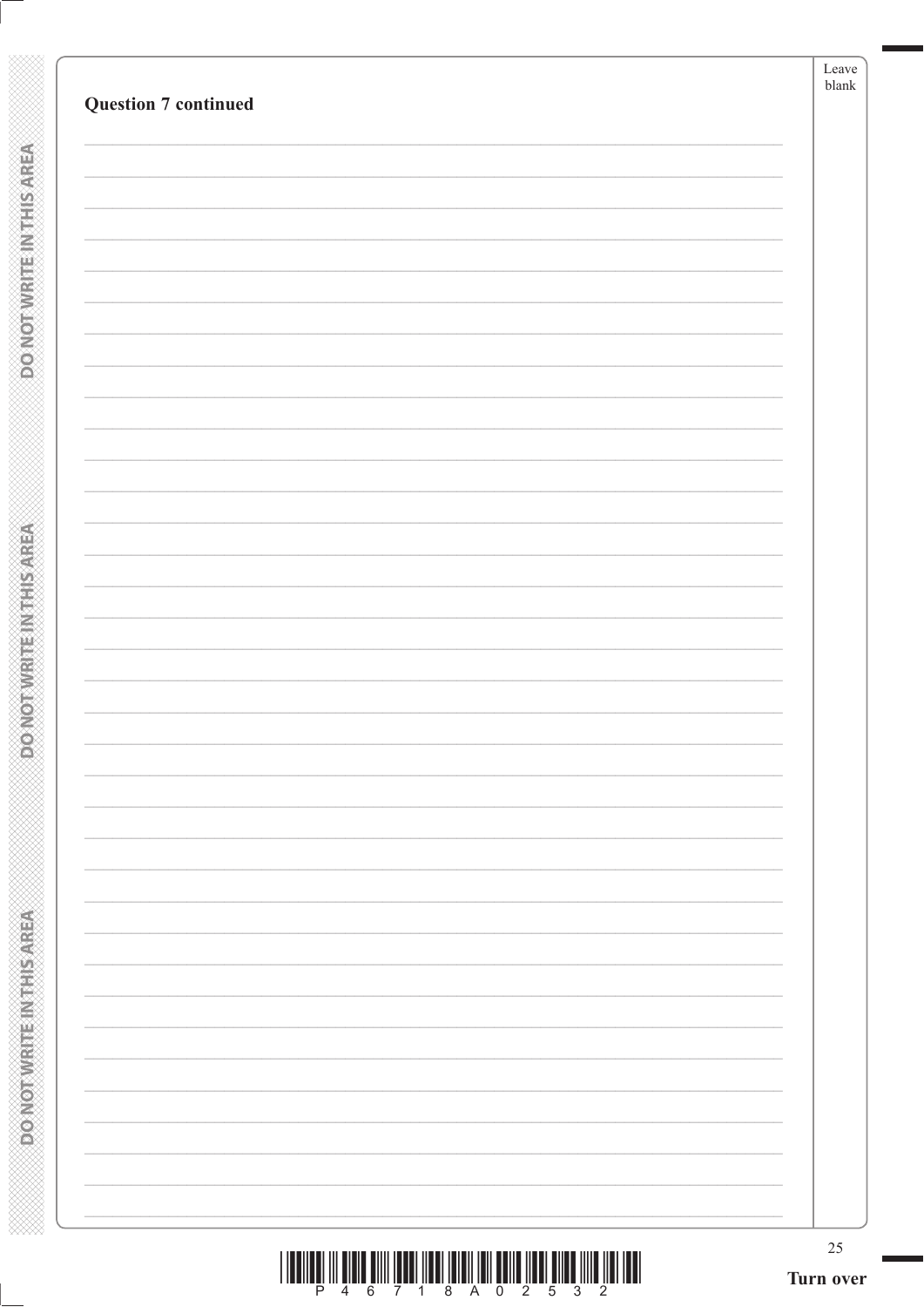| <b>Question 7 continued</b> | ${\rm Leave}$<br>blank         |
|-----------------------------|--------------------------------|
|                             |                                |
|                             |                                |
|                             |                                |
|                             |                                |
|                             |                                |
|                             | <b>DO NOTWARD IN THE RAREA</b> |
|                             |                                |
|                             |                                |
|                             |                                |
|                             |                                |
|                             |                                |
|                             |                                |
|                             |                                |
|                             | <b>DOMORATION ENTERNATIONS</b> |
|                             |                                |
|                             |                                |
|                             |                                |
|                             |                                |
|                             |                                |
|                             |                                |
|                             |                                |
|                             |                                |
|                             |                                |
|                             |                                |
|                             |                                |
|                             |                                |
|                             | <b>DOMOROVICE IN PERSONS</b>   |
|                             |                                |
|                             |                                |
|                             |                                |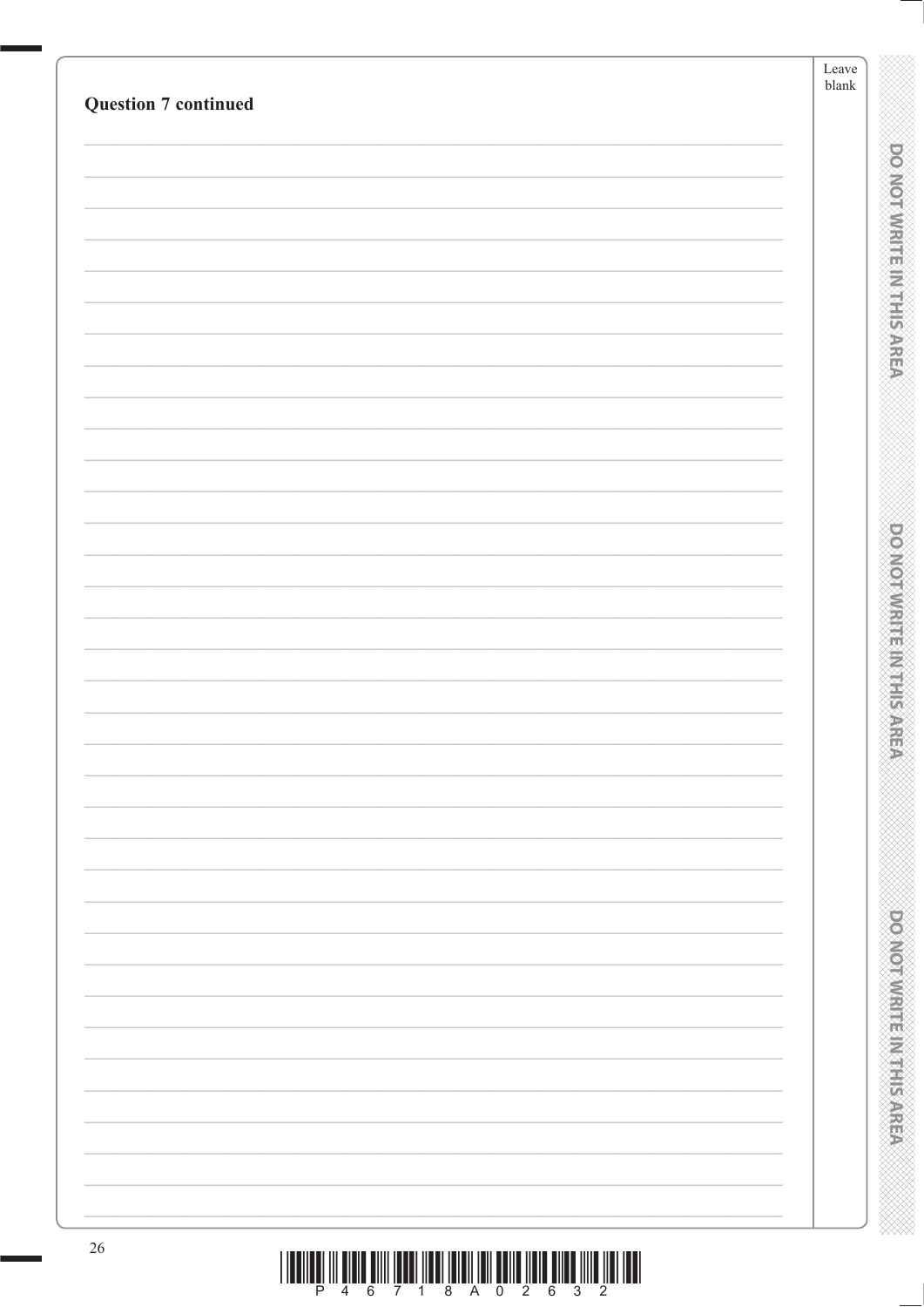| (Total 8 marks) |    |
|-----------------|----|
|                 | Q7 |
|                 |    |
|                 |    |
|                 |    |
|                 |    |
|                 |    |
|                 |    |
|                 |    |
|                 |    |
|                 |    |
|                 |    |
|                 |    |
|                 |    |
|                 |    |
|                 |    |
|                 |    |
|                 |    |
|                 |    |
|                 |    |
|                 |    |
|                 |    |
|                 |    |
|                 |    |
|                 |    |
|                 |    |
|                 |    |

**POINOT WRITEIN THIS AREA** 

**DONOTWRITEIN THIS AREA**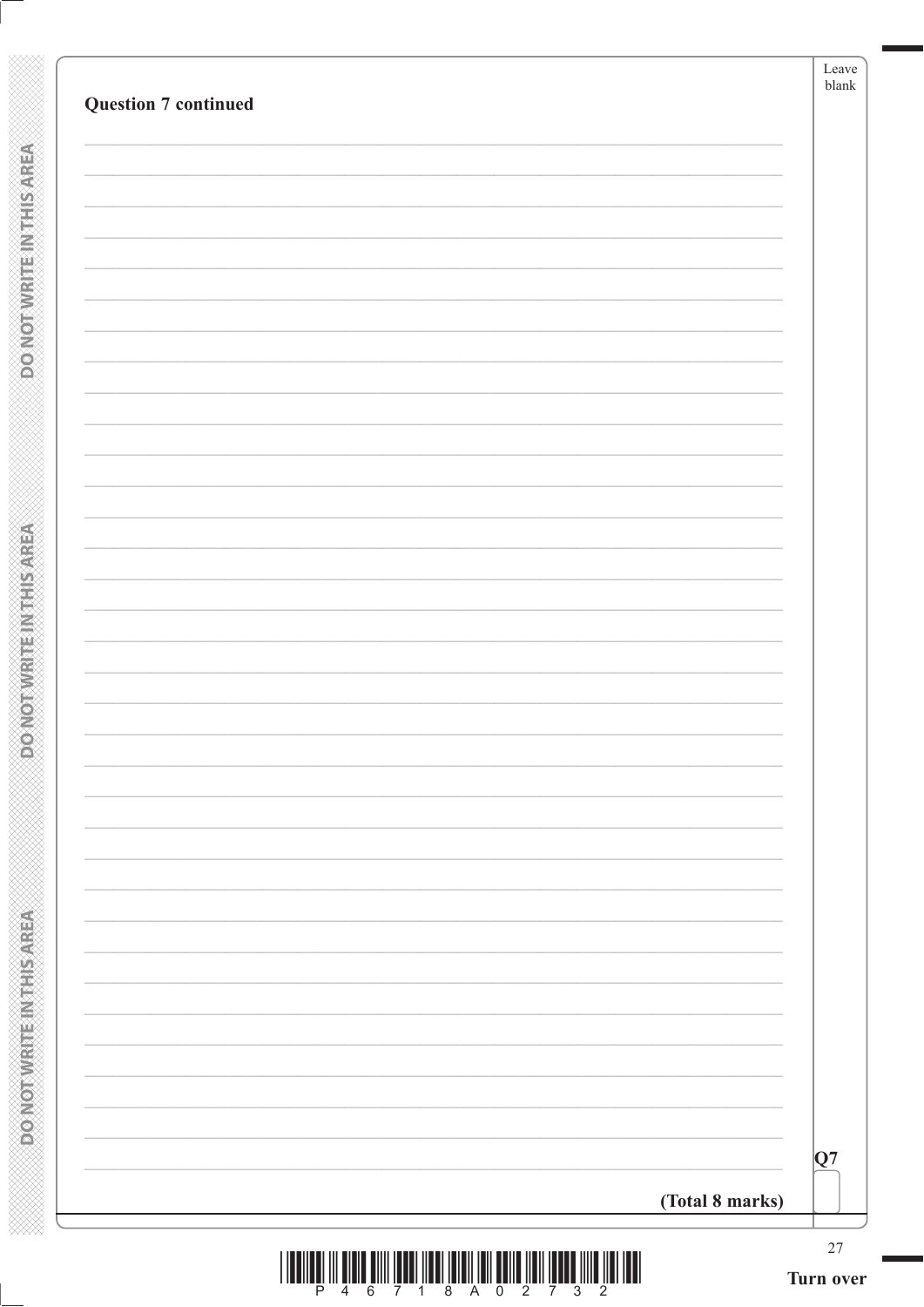| 8. | With respect to a fixed origin O, the line $l_1$ is given by the equation                                                                |     |
|----|------------------------------------------------------------------------------------------------------------------------------------------|-----|
|    | $\mathbf{r} = \begin{bmatrix} 8 \\ 1 \\ -3 \end{bmatrix} + \mu \begin{bmatrix} -5 \\ 4 \\ 3 \end{bmatrix}$                               |     |
|    | where $\mu$ is a scalar parameter.                                                                                                       |     |
|    | The point A lies on $l_1$ where $\mu = 1$                                                                                                |     |
|    | (a) Find the coordinates of $A$ .                                                                                                        |     |
|    | The point <i>P</i> has position vector $\begin{bmatrix} 1 \\ 5 \\ 2 \end{bmatrix}$ .                                                     | (1) |
|    | The line $l_2$ passes through the point P and is parallel to the line $l_1$                                                              |     |
|    | (b) Write down a vector equation for the line $l_2$                                                                                      | (2) |
|    | Find the exact value of the distance $AP$ .<br>(c)<br>Give your answer in the form $k\sqrt{2}$ , where k is a constant to be determined. | (2) |
|    | The acute angle between AP and $l_2$ is $\theta$ .                                                                                       |     |
|    | (d) Find the value of $\cos \theta$                                                                                                      | (3) |
|    | A point E lies on the line $l_2$<br>Given that $AP = PE$ ,                                                                               |     |
|    | (e) find the area of triangle $APE$ ,                                                                                                    | (2) |
|    | find the coordinates of the two possible positions of $E$ .<br>(f)                                                                       | (5) |
|    |                                                                                                                                          |     |
|    |                                                                                                                                          |     |
|    |                                                                                                                                          |     |
|    |                                                                                                                                          |     |
|    |                                                                                                                                          |     |

**DOMOTWRITEIN HEAREN** 

Leave blank

**DO NOT WRITE IN THIS AREA DO NOT WRITE IN THIS AREA DO NOT WRITE IN THIS AREA DO NOT WRITE IN THIS AREA DO NOT WRITE IN THIS AREA DO NOT WRITE IN THIS AREA DO NOT WRITE IN THIS AREA DO NOT WRITE IN THIS AREA DO NOT WRITE DO NOTWRITE METHODS** 

28  $\left|\frac{1}{2}\right|\left|\left|\frac{1}{4}\right|\right|\left|\left|\frac{1}{6}\right|\right|\left|\left|\frac{1}{2}\right|\right|\left|\left|\frac{1}{2}\right|\right|\left|\left|\frac{1}{2}\right|\right|\left|\left|\frac{1}{2}\right|\left|\left|\frac{1}{2}\right|\right|\left|\left|\frac{1}{2}\right|\right|\left|\left|\frac{1}{2}\right|\right|\left|\left|\frac{1}{2}\right|\right|\left|\left|\frac{1}{2}\right|\right|\left|\left|\frac{1}{2}\right|\right|\left|\left|\frac{1}{2}\right|\right|\left|\left|\frac{1}{2}\right|\right|\left|\left|\frac{1}{2}\right|\$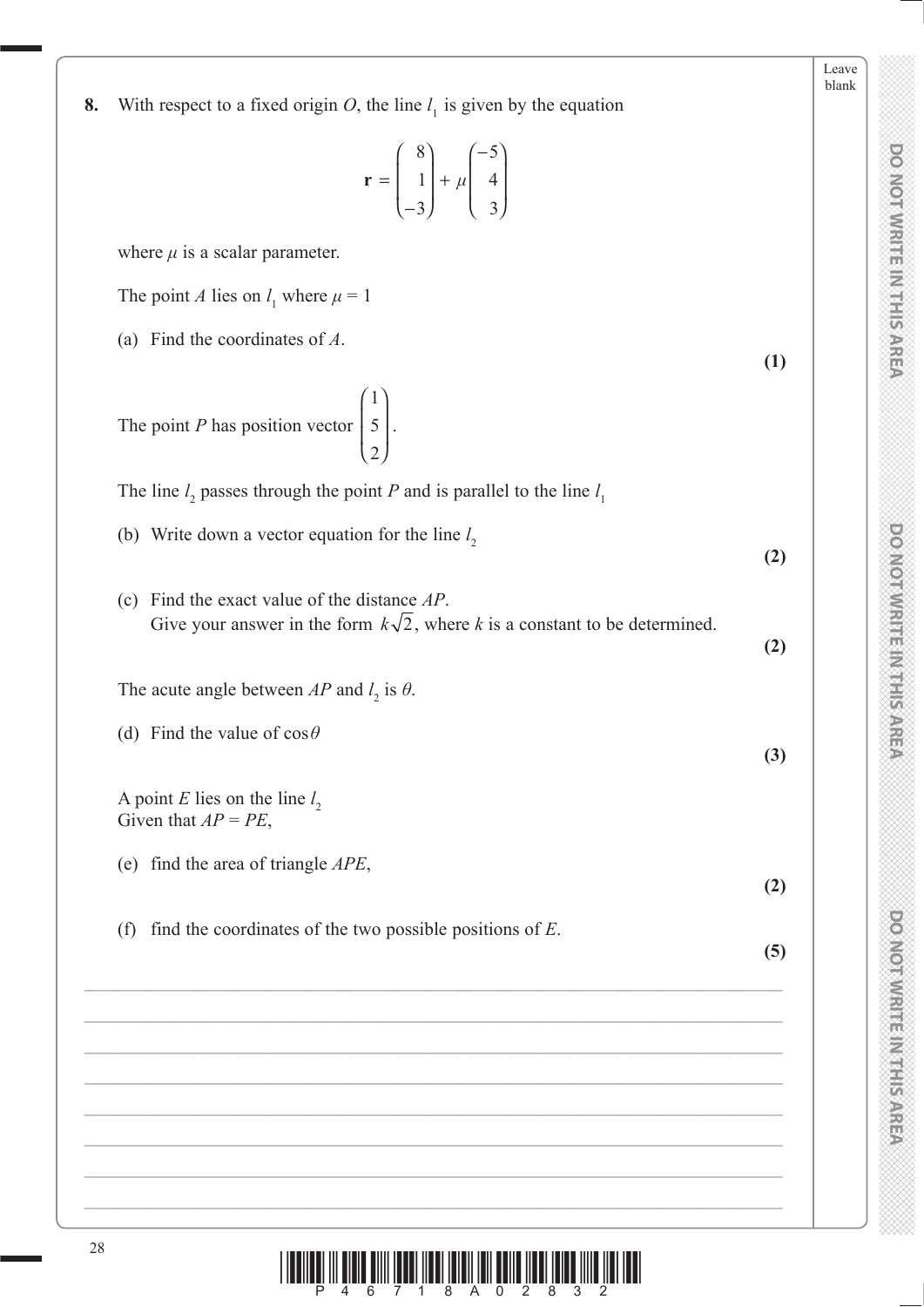**DONOTWRITEINTHISAREA** 

**DOMOTWRITE INTHIS AREA**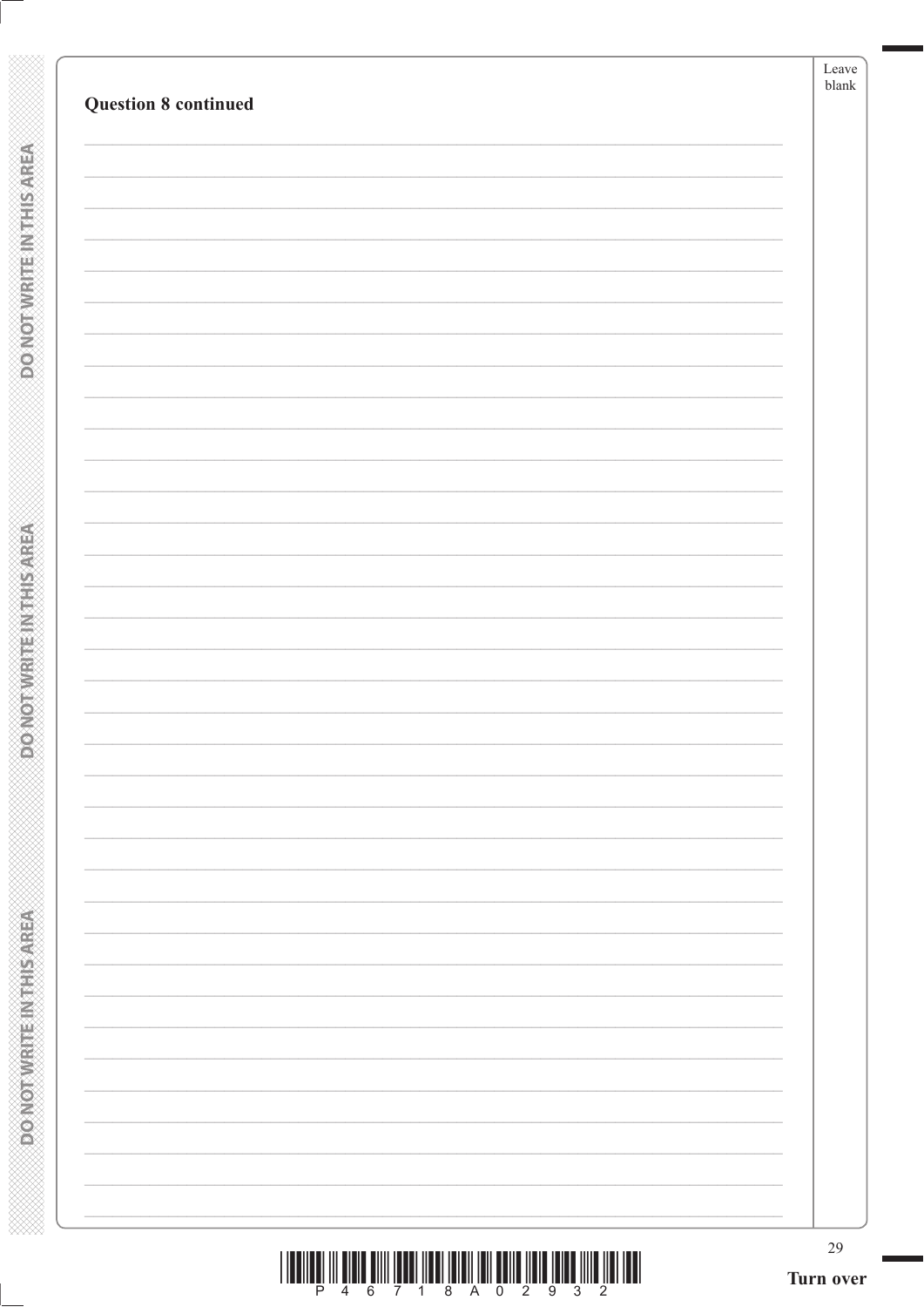|                             | Leave<br>blank                      |
|-----------------------------|-------------------------------------|
| <b>Question 8 continued</b> |                                     |
|                             |                                     |
|                             | <b>DO NOTWARD IN THE RAREA</b>      |
|                             |                                     |
|                             |                                     |
|                             |                                     |
|                             |                                     |
|                             |                                     |
|                             |                                     |
|                             |                                     |
|                             |                                     |
|                             |                                     |
|                             |                                     |
|                             |                                     |
|                             | <b>DOMESTIC RELEASED AND STREET</b> |
|                             |                                     |
|                             |                                     |
|                             |                                     |
|                             |                                     |
|                             |                                     |
|                             |                                     |
|                             |                                     |
|                             |                                     |
|                             |                                     |
|                             |                                     |
|                             |                                     |
|                             |                                     |
|                             |                                     |
|                             | <b>DOMOROVICE IN PERSONS</b>        |
|                             |                                     |
|                             |                                     |
| $30\,$                      |                                     |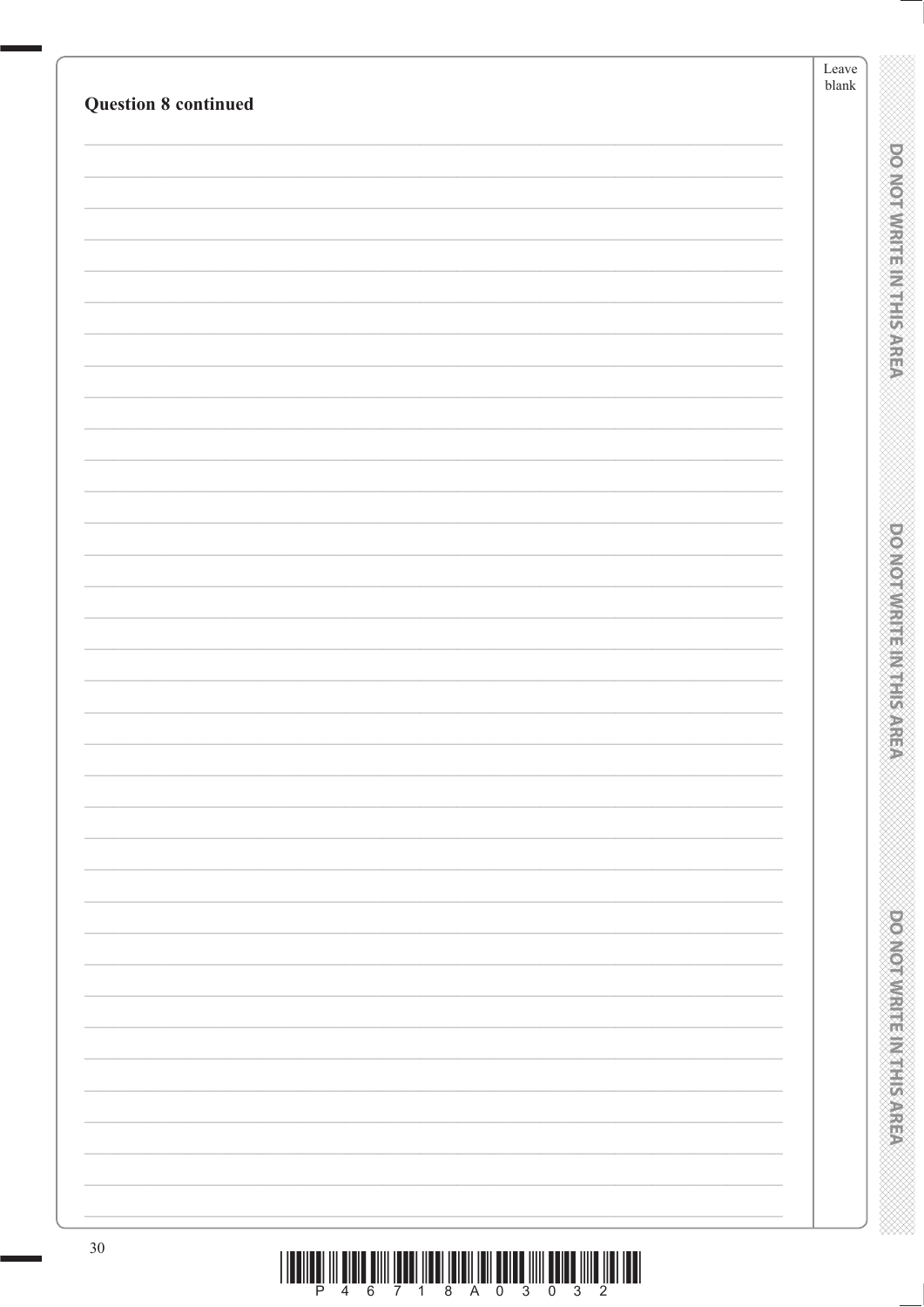| <b>Question 8 continued</b> |  |
|-----------------------------|--|
|                             |  |
|                             |  |
|                             |  |
|                             |  |
|                             |  |
|                             |  |
|                             |  |
|                             |  |
|                             |  |
|                             |  |
|                             |  |
|                             |  |
|                             |  |
|                             |  |
|                             |  |
|                             |  |
|                             |  |
|                             |  |
|                             |  |
|                             |  |
|                             |  |

**POINOT WRITEIN THIS AREA** 

**DOMOT WRITE INTHIS AREA**